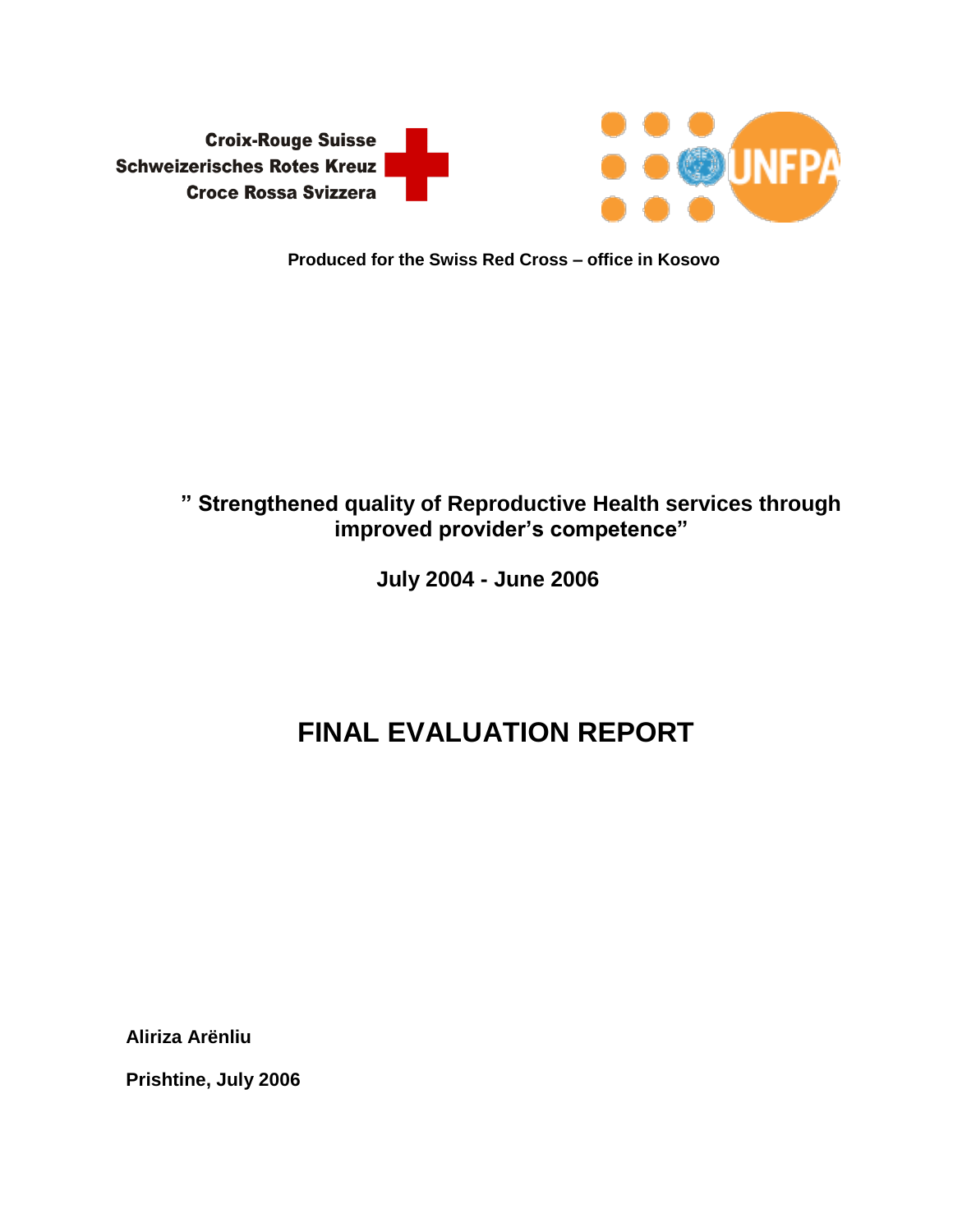# **TABLE OF CONTENTS**

|    | <b>ACRONYMS</b>                                                                                                                                                             | 3                       |
|----|-----------------------------------------------------------------------------------------------------------------------------------------------------------------------------|-------------------------|
|    |                                                                                                                                                                             | $\overline{\mathbf{4}}$ |
|    |                                                                                                                                                                             | 5                       |
| 1. |                                                                                                                                                                             | $\overline{7}$          |
| 2. |                                                                                                                                                                             | 7                       |
| 3. | <b>METHODOLOGY</b>                                                                                                                                                          | $\overline{7}$          |
| 4. | <b>EVALUATION FINDINGS</b>                                                                                                                                                  | 9                       |
|    | 4.1.1 Project Output 1: Strengthened human resource capacity<br>in Family Medicine Health Centers to provide quality RH services                                            | 9                       |
|    |                                                                                                                                                                             |                         |
|    | 4.2.1 Project Output 2: Improved access to /availability of quality RH services 10                                                                                          |                         |
|    | 4.2.2 Impact of the structural, physical and technological processes on the<br>access and availability of quality reproductive RH services 14                               |                         |
|    | 4.3.1 Project Output 3: Improved awareness and knowledge on reproductive<br>rights and reproductive health of women, men and adolescents 15                                 |                         |
|    | 4.3.2 Impact of the provision of information on the level of awareness and<br>knowledge on reproductive rights and reproductive health of  16<br>women, men and adolescents |                         |
|    | 4.4.1 Project Output 4: Compiled Reproductive Health Strategy for Kosovo                                                                                                    | 20                      |
|    |                                                                                                                                                                             | 21                      |
| 5. |                                                                                                                                                                             | 21                      |
| 6. |                                                                                                                                                                             | 21                      |
| 7. |                                                                                                                                                                             | 22                      |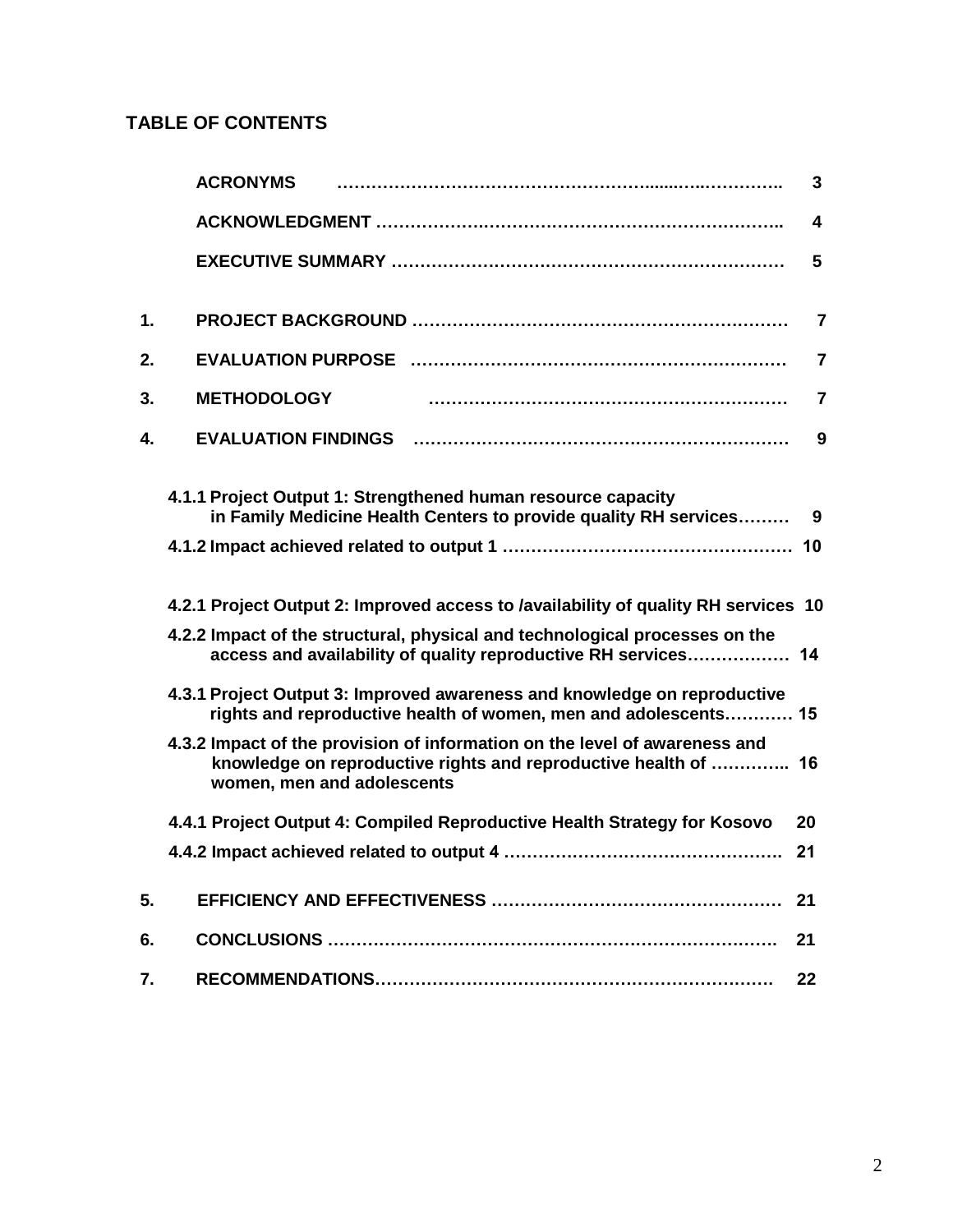# **ACRONYMS**

- RH Reproductive health
- SRC Swiss Red Cross
- MFMHC- Main Family Medicine Health Centers
- FMHC Family Medicine Health Centers
- FM Family Medicine
- WHO World Health Organization
- RCK Red Cross of Kosova
- CDFM –Center for Development of Family Medicine
- IMPAC Integrated Management of Pregnancy and Childbirth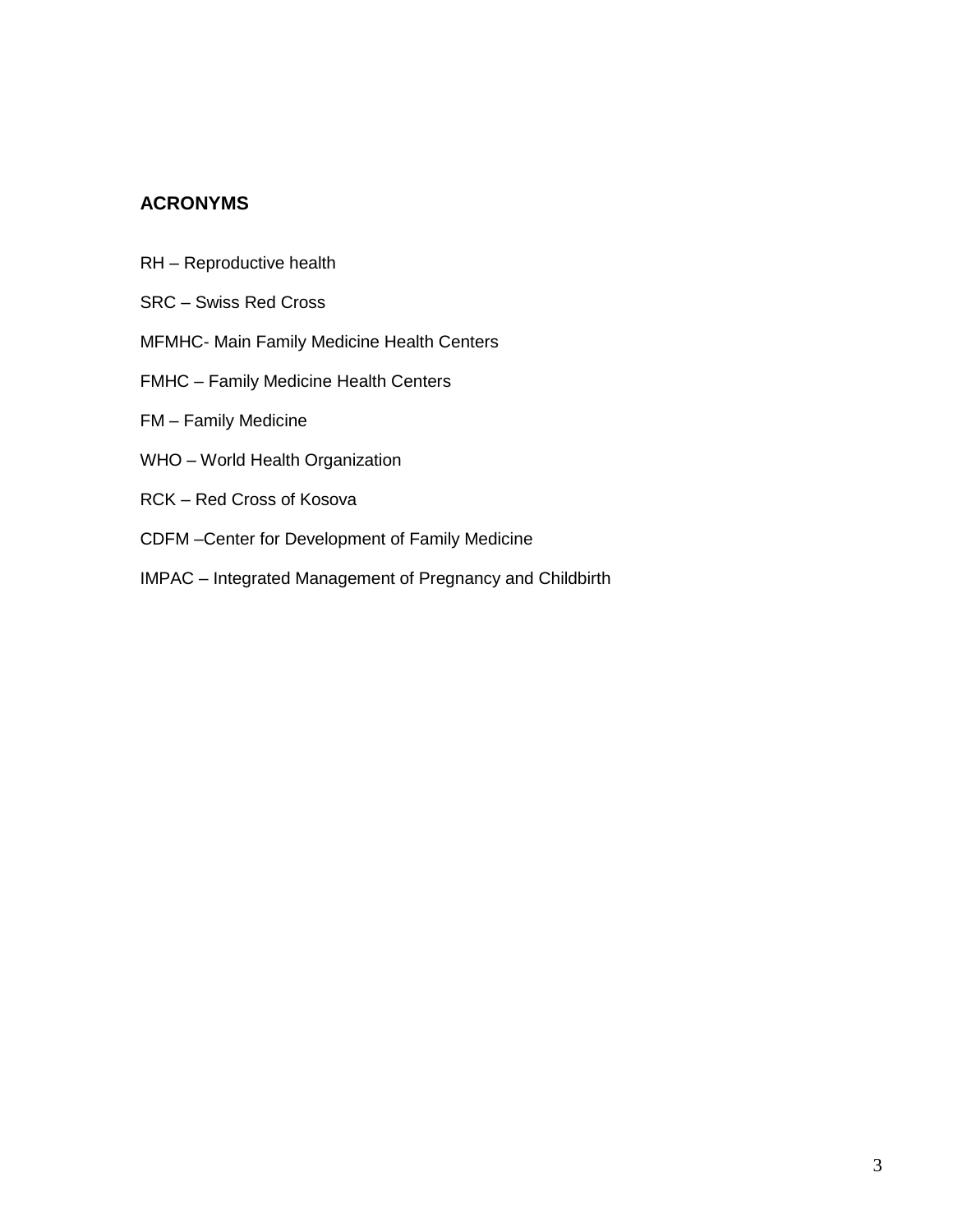# **ACKNOWLEDGMENTS**

The consultant thanks the following teams, organizations and individuals:

- **SRC** Prishtina staff for their generous logistical support
- Managers and staff from the Family Medicine Health Centers and the Red Cross of Kosova in Mitrovica, Vushtrri, Skenderaj for their support in preparation of interviews and group discussion
- Representatives of the Ministry of Health for substantial input and insights, and
- **Representatives of UNFPA**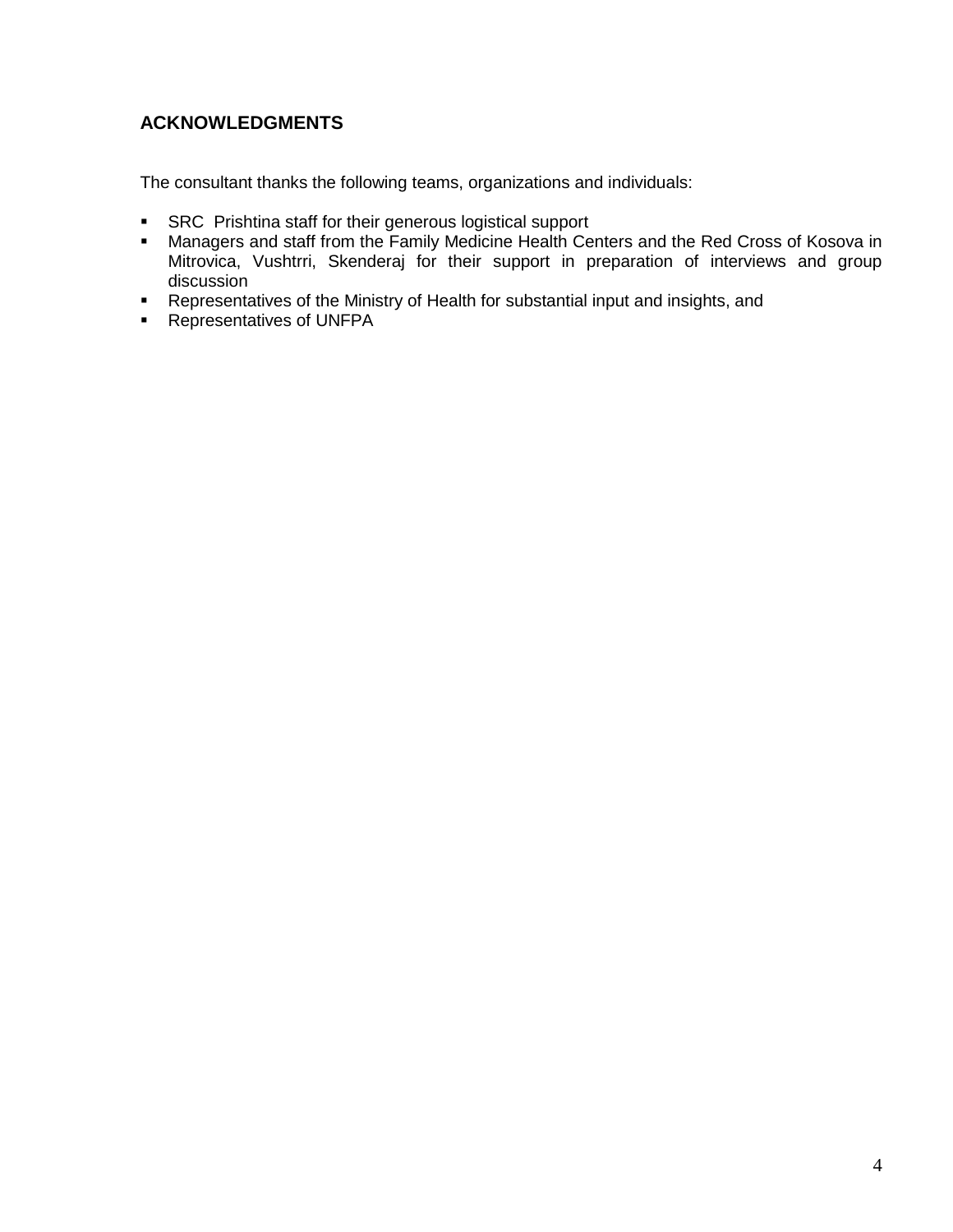# **EXECUTIVE SUMMARY**

Reproductive health is a state of complete physical, mental and social well-being and not merely the absence of disease or infirmity, in all matters relating to the reproductive system and to its functions and processes

Reproductive health therefore implies that people are able to have a satisfying and safe sex life and that they have the capability to reproduce and the freedom to decide if, when and how often to do so. Implicit in this last condition are the rights of men and women to be informed and to have access to safe, effective, affordable and acceptable methods of family planning of their choice, as well as other methods of their choice for regulation of fertility which are not against the law, and the right of access to appropriate health care services that will enable women to go safely through pregnancy and childbirth and provide couples with the best chance of having a healthy infant.

Kosovo from 1989-1999 has gone through various political turmoil's that culminated in an armed conflict and international intervention in 1999. Health services were shattered. The consolidation process started with support of international community RH issues until 2004-05 were dispersed and various organizations worked without any specific guidelines or strategy.

Some of the key findings from the collection and review of qualitative and quantitative data in evaluation of SRC implemented project :" Strengthened quality of Reproductive Health services through improved providers" are presented bellow:

- A total of 359 health professionals (doctors and nurses) have attended a training organized by the SRC on RH health, in three municipalities: Mitrovica, Skenderaj and Vushtrri.
- 28 Trainer of Trainers were educated to provide echo training to the health workers in Family Medicine.
- Part of a grass-root intervention in the community on this regard, there was a successful cooperation with Red Cross of Kosova, which resulted with total of 48 volunteers who participated in the RH training.
- A remarkable number of female participants were trained in the program.
- Dissemination of the information on RH health covered well rural areas.
- Respondents mentioned following reasons as a necessity to provide training on RH field: lack of professional trainings of in this field, high mortality rate among new born children, and high percentage of women in the fertility phase.
- Majority of participants of these trainings replied to have been satisfied with the content of the training, and all respective elements pertaining to the training.
- Supervisors of the trainees report more qualitative care provided on RH matter (information and health care) to the population, due to participation on the trainings provided by the project.
- Participants replied, as a result of the training attended, to have been empowered in providing more qualitative support to the population on RH issues.
- Some participants reply to have noticed a higher demand of contraceptive tools from the users of the family health centers. Consequently, some FHC seem to be better supplied with the contraceptive tools now, hence the health workers are in a better position to provide a broader range of support to the users.
- According to the participants interviewed, population is still used at first to visit a gynecologist for any matter related to the RH health, rather than FM practitioners. If the former were able to be more active in this regard, the possibility to put into practice knowledge and information received from the training would drastically increase.
- There is a clear increase of ante-natal and post-natal visits to the MFMHC and FMHC since the project has started. There is also an increase over time on number of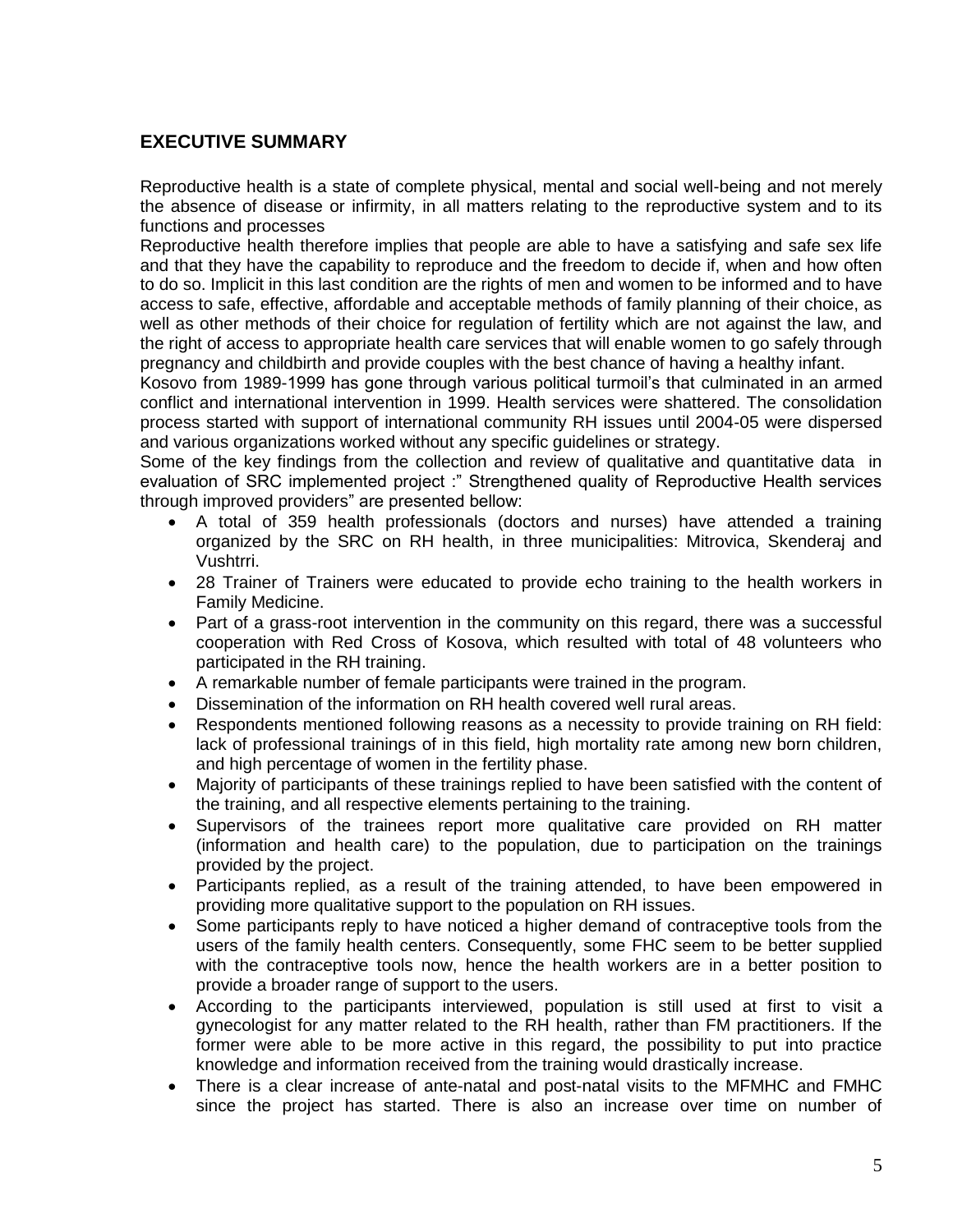consultations offered from the health professionals on RH, in municipalities where the project was implemented.

- Awareness raising campaign covered a broad spectrum of media publication.
- A National Strategy for Reproductive Health was compiled and waiting for an official approval from the Ministry of Health.

Three main steps within the implementation of the project have been made since and the project has proven that: RH services can be systematized in public health services and sensitivity of the health professionals on RH can be reinforced; assuming that not all population can be reached through health services community intervention are extended to reach the distant and economically disadvantaged populations; better coordination on RH activities is possible by getting together the relevant actors and interested stakeholders as has been done in this project.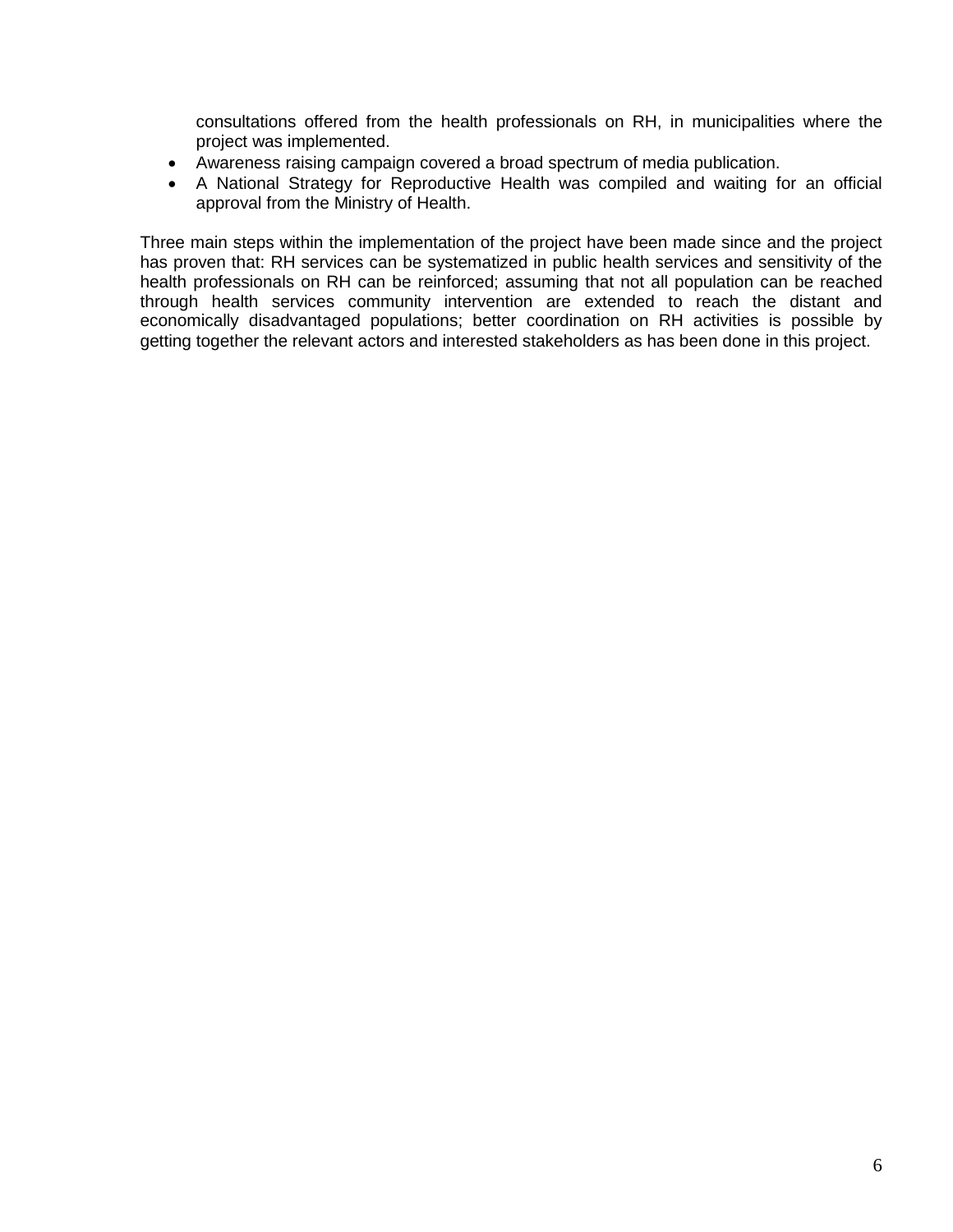# **1. PROJECT BACKGROUND**

The project "Strengthened quality of Reproductive Health services through improved provider's competence" addresses the improvement of access and provision of quality reproductive health services for the community and is a partnership between UNFPA, Ministry of Health (MoH) and Swiss Red Cross (SRC).

This two and half-year project ran from August 2004 to June 2006 and targeted health professionals from Primary Health Care (PHC) and communities of reproductive age in three project sites across Mitrovica Region.

The project sought to contribute to the improvement of utilization of reproductive health services by accomplishing the project outcome: "Increased use of quality RH/family planning services and commodities among men, women and young people in Kosovo".

The outputs of the project intended to reach the following:

- Strengthened human recourse capacity in Family Health Centers and Red Cross of Kosova to provide quality RH services
- Improved access to /availability of quality RH services
- Improved awareness and knowledge on reproductive rights and reproductive health of women, men and adolescents
- Strengthened policy support within the Ministry of Health through a compiled RH strategy for Kosovo

The project framework focused on addressing the above mentioned four outputs by applying a comprehensive approach with all the various components, such as policy and advocacy, clientfriendly services, reproductive health education, media, and so forth, to strengthen the capacities of the health workers for provision of quality RH services and improve the knowledge and access of the communities towards RH issues. The project's core intervention was staff training in PHC – Family Medicine as well as training for health educators of the Red Cross of Kosova. The training course developed during project was added to the curriculum schedule of the Continues Professional Development Programme for Family Doctors and Nurses in the Center for Development of Family Medicine in Prishtina.

In terms of capacity building, the project conducted training for service providers (including Family Doctors, nurses and Gynecologists at Family Medicine Health Centers providing RH services) and developed professional relationships of care providers and supporting mechanisms to provide client -friendly services.

In addition, community information courses were conducted by the health educators of the RCK which used participatory approaches in order to develop knowledge, attitudes, skills and behaviors that promotes prevention measures for reproductive health for community members of reproductive age.

To enable a supportive environment for the clients and the community, the project developed and disseminated media and education/information materials to inform the community about the RH issues.

Strong motivation of stakeholders with close cooperation of the International Agencies and NGO leaded to development of a National Strategy for Reproductive Health which is in the process of official approval by the Ministry of Health.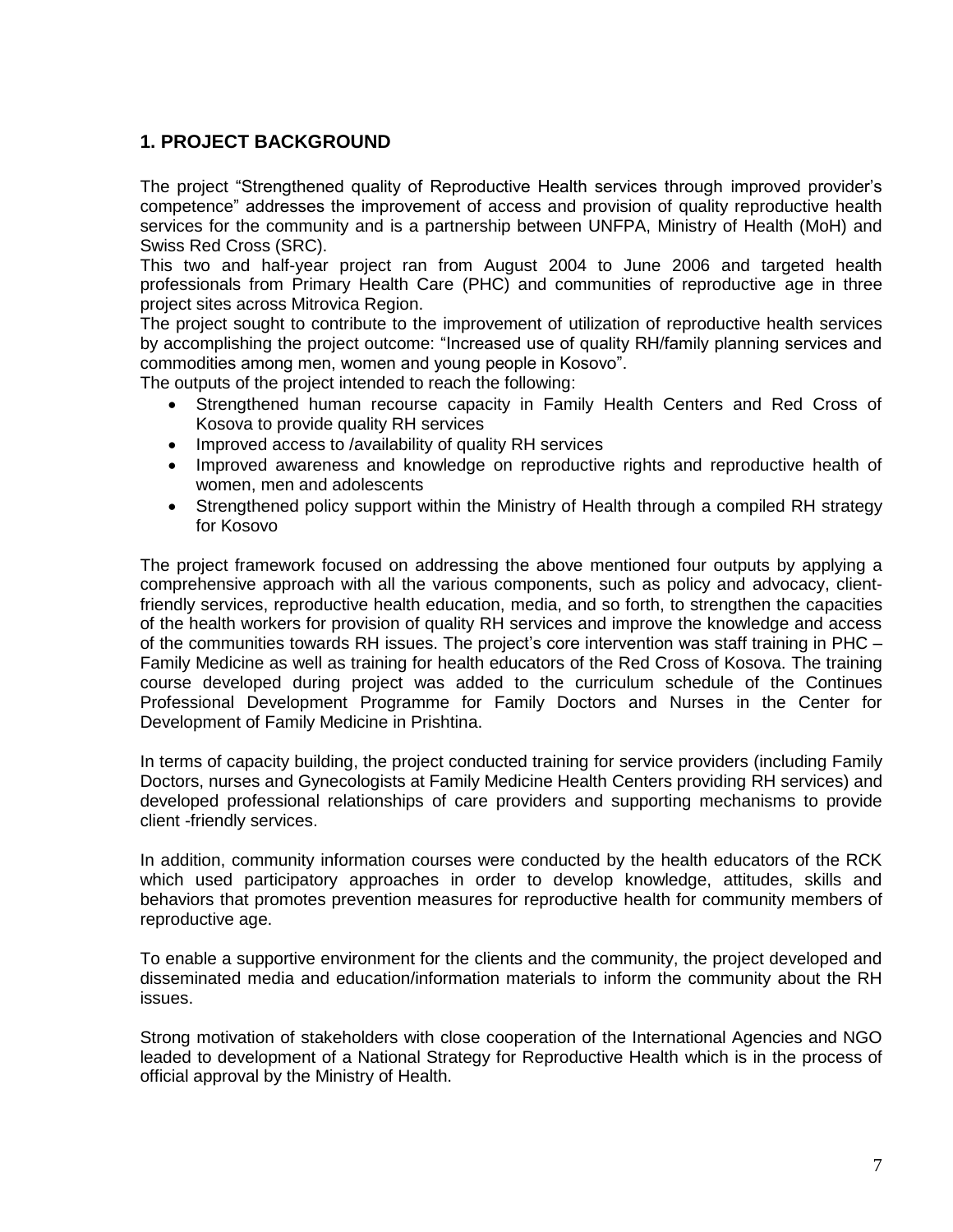In the last phase of the project an evaluation study was carried out .The aim of the study was to asses the degree to which the project has achieved its goal of improving Kosovar reproductive health status, in terms of increasing community's reproductive health, promoting healthy attitudes regarding sexuality and promoting healthy sexual behaviors among the community.

The experience while implementing the project shows that the RH services can be systematized in public health services and sensitivity of the health professionals on RH can be reinforced; assuming that not all population can be reached through health services community intervention are extended to reach the distant and economically disadvantaged populations; better coordination on RH activities is possible by getting together the relevant actors and interested stakeholders as has been done in this project.

# **2. EVALUATION PURPOSE**

The aim of the evaluation is to assess whether the planned outputs/results have been reached and whether the project has effectively contributed to the project outcome. Additionally it should provide recommendations for the coming phase.

This evaluation report provides specific answers to the following questions:

- 1. Did the project with its various inputs strengthen the family medicine staff's member's capacities to provide adequate reproductive health care services?
- 2. Is improved awareness and knowledge on reproductive rights and reproductive health of women, men and adolescents achieved?
- 3. Did the Ministry of Health receive the expected support for its Reproductive Health Policy development?
- 4. Were the methods and means deployed by the SRC to reach these results effective (in the sense of doing the right thing) and efficient (in the sense of the good use of the resource)?

# **3. METHODOLOGY**

 $\overline{a}$ 

The above mentioned questions are answered through the analysis of the existing data/documentation related to the project and objectives foreseen in the project. Other sources of information used for the evaluation of the project are various interviews conducted with the beneficiaries and relevant stakeholders.

Four main sources of data are used for evaluation of SRC implemented project:

- 1. review of existing documents (quarterly reports from SRC, evaluation reports from consultants, reproductive health strategy documents, RH official website, etc)
- 2. Interviews<sup>4</sup> conducted in Ministry of Health
- 3. Focus groups conducted in FMHC and with officials of RCK
- 4. Evaluations forms and discussions with beneficiaries

<sup>&</sup>lt;sup>4</sup> The Interviews are semi-structured. The interviewer has focused on the objectives assigned in the mission instruction document.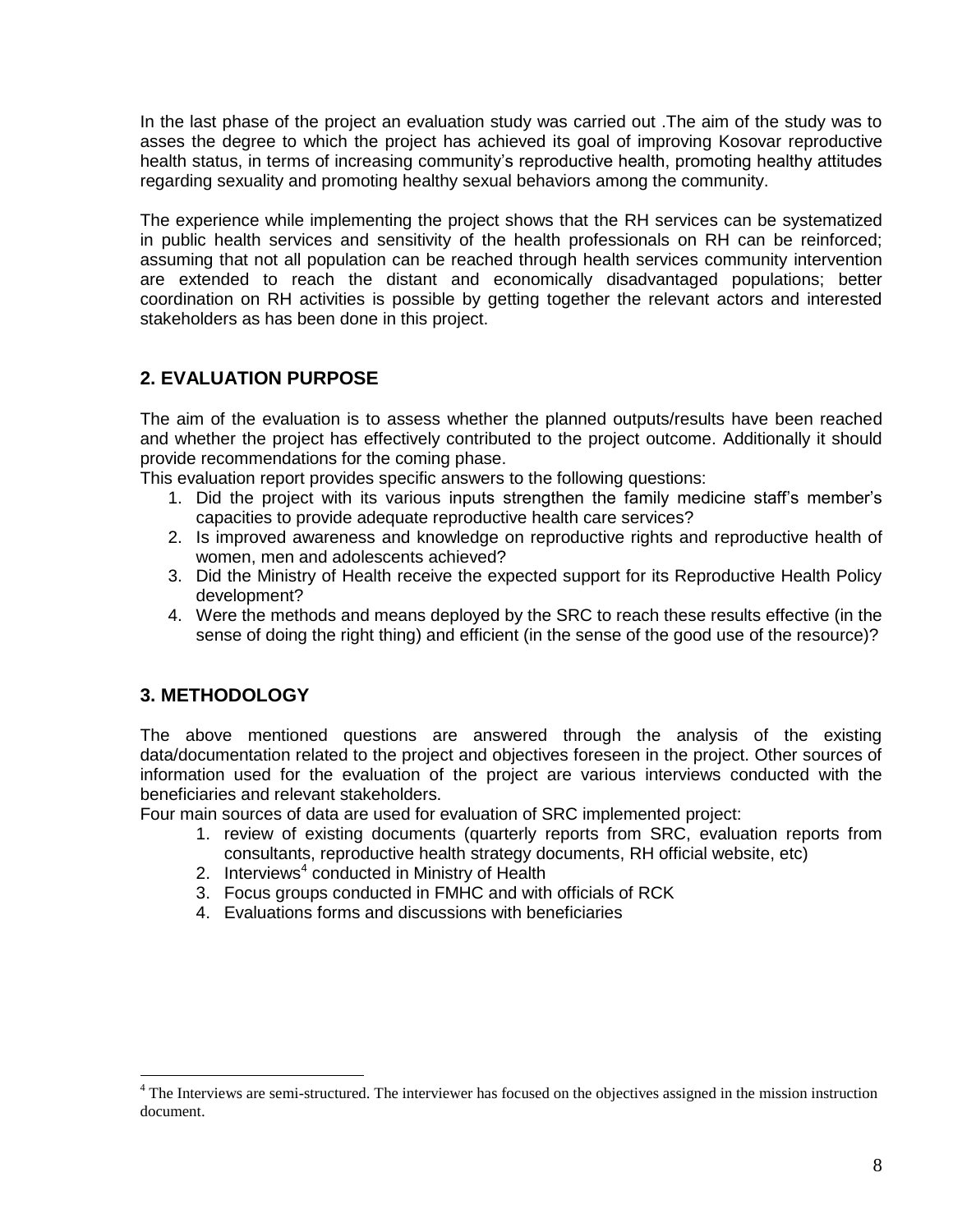# **4. EVALUATION FINDINGS PER PLANNED PROJECT OUTPUTS**

#### **4.1.1 Project Output 1: Strengthened human resource capacity in Family Medicine Health Centers to provide quality RH services**

To create the prerequisites for successful implementation a steering committee with key representatives on reproductive health was established. The steering committee consisted of: representatives of Ministry of Health, Kosovo Obstetrics and Gynecologist Association (KOGA), Center for Development of Family Medicine, Mother and Child Committee, Association of Pediatrics of Kosovo Institute of Public Health, Center for Continuing Nursing Education, WHO, UNICEF and UNFPA . The steering committee initiated different project related activities and monitored the project implementation.

In August 2004 a working group for the development of RH standards and guidelines was established. The working group agreed to develop standards and competencies for reproductive healthcare. The first standard developed was WHO's IMPAC (Integration Management of Pregnancy and Child Birth). The working group adapted the manual specific for healthcare services in Kosovo. After acknowledgment of the Ministry of Health, the manual was printed in 1050 copies for service providers and health facilities in Kosovo.

A working group of national experts was established to perform a desk review of all reproductive health training materials developed in Kosovo from 1999 – 2004. A report of the existing curricula on reproductive health trainings was presented to the stakeholders with the strong recommendation of the working group to use the adapted IMPAC manual as standard material in the forthcoming Continuing Professional Education programs of Family Doctors and Family Nurses.

After a list of criteria's for selection of trainers (see annex 1) was developed by the steering committee and approved by Ministry of Health. For facilitation of the training the Center for Development of Family Medicine was chosen since it is equipped with a clinical skills lab. The selected trainers were 13 family doctors, 3 gynecologists, 8 family nurses and 4 midwifes in total 28. The training of TOT was taught in May 2005, 28 Certificates were issued to the participants who successfully completed the training. The training was evaluated through a pre and post test. Evaluation of the TOT training by participants in general was very positive all participants considered that the objectives of the training program were clear and realistic.

This was followed by Echo Trainings, the estimated amount of RH providers to be trained was 400 from the regional hospitals, FMHC to cover the 3 municipalities Skenderaj, Vushtrri and Mitrovica. The Echo trainings followed the same curriculum and training methodology by using the Trainers Manual and RH guidelines as in the TOT. The Ministry of Health accredited the echo trainings as a part of the Continuing Medical Education of the health staff and the points were recorded in their portfolio. In total 359 health workers from three municipalities were trained in period of May - November 2005. 93.5% of the respondents replied to have been very satisfied with the overall quality of the training. The respondents pre and post test results were positive.

|  |  |  | Table 1 – number of nurses and doctors trained in RH echo trainings |
|--|--|--|---------------------------------------------------------------------|
|--|--|--|---------------------------------------------------------------------|

| Echo Training  |  |               |
|----------------|--|---------------|
| <b>Doctors</b> |  | <b>Nurses</b> |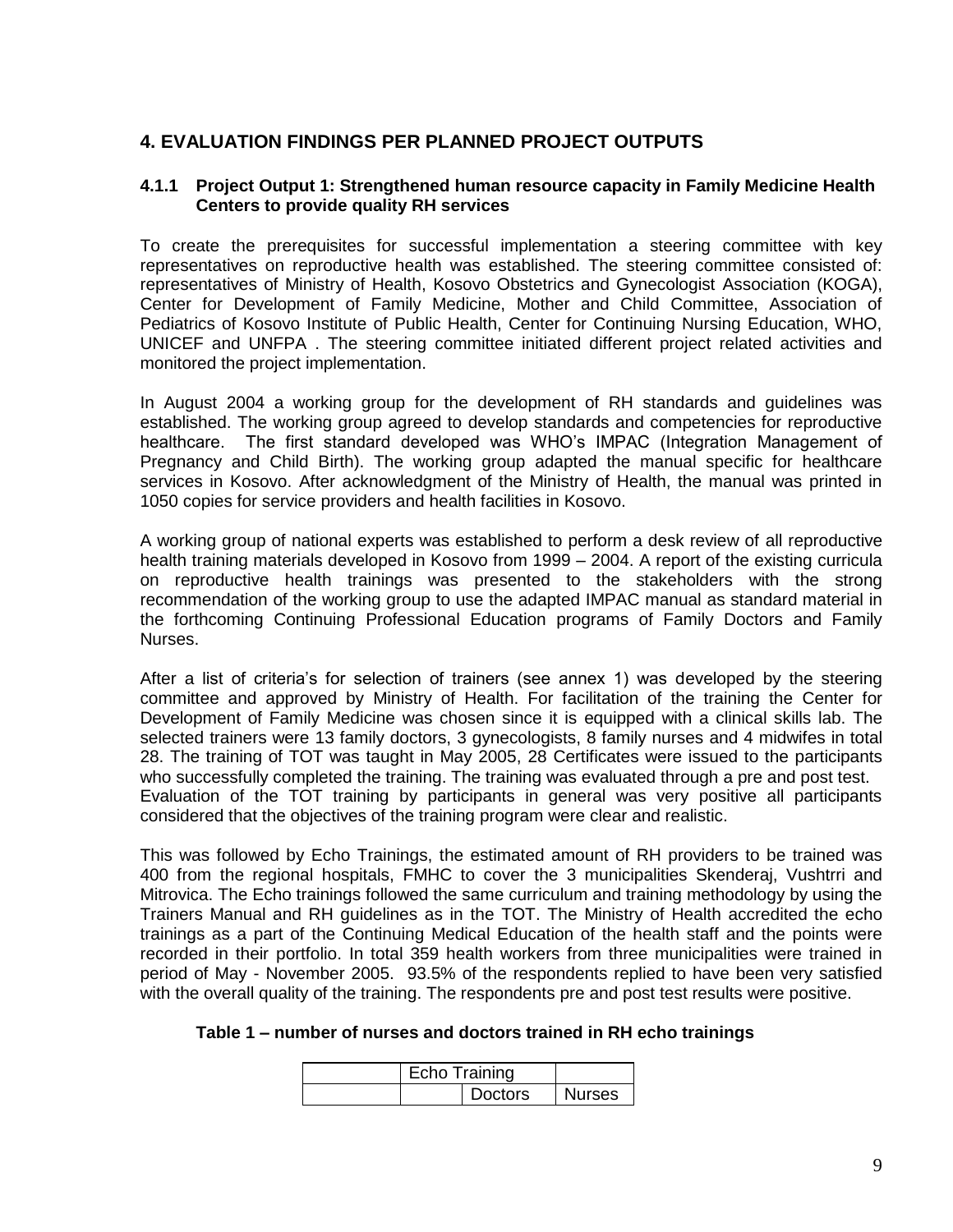| Mitrovica |       | 21 | 117 |
|-----------|-------|----|-----|
|           |       |    |     |
| Skenderaj |       | 13 | 96  |
|           |       |    |     |
| Vushtrri  |       | 24 | 88  |
|           |       |    |     |
|           | Total | 58 | 301 |

### **4.1.2 Impact achieved related to output 1**

Health workers emphasized the importance of the training in reproductive health. Evaluating the training eight months after ending, the health workers expressed empowerment of themselves, feeling more aware, confident and capable, in providing better qualitative reproductive health services. The training was a good opportunity to understand the developments through a systematized tool as IMPAC. Especially the information on eating habits during pregnancy and the care for the infant immediately after the birth are seen as fields where the beneficiaries would gain the most.

Possibilities for counseling and providing information in reproductive health care issues are easier assessed than before the training. Training of the staff especially in provision of counseling skills is a need all the health workers expressed.

### **4.2.1 Project Output 2: Improved access to /availability of quality RH services**

In order to measure access and availability of the RH services in FMHC, quantitative and qualitative data were collected. The data were collected before and after the training of the staff in the project area. Regarding the situation in the primary health care institutions rapid facility surveys where performed by the Swiss Red Cross office. Additionally a checklist was used to observe the quality of the RH service provided by the primary health care professionals.

The RH indicators such as: pre and post natal visits and family planning services were closely monitored. In general the results indicate an increase in number of consultation services for family planning and ante-natal care since 2004 when the project has started.

|                    |                 | Dec $04$ – Mar   Apr 05- July |     |                                  |     |
|--------------------|-----------------|-------------------------------|-----|----------------------------------|-----|
|                    | Sep 04 - Nov 04 | 05                            | 05  | Aug 05- Nov 05   Dec 05 - Mar 06 |     |
| Family<br>planning |                 |                               |     |                                  |     |
| Consultations      | 80              | 180                           | 452 | 496                              | 816 |
| Condoms            | 151             | 299                           | 180 | 265                              | 260 |
| <b>Pills</b>       |                 | 11                            | 93  | 135                              | 494 |
| Injections         |                 |                               |     |                                  | 21  |
| <b>IUDs</b>        |                 |                               |     |                                  | 17  |

**Table 2 - Number family planning consultations and number of contraceptives distributed to the clients in Mitrovica municipality**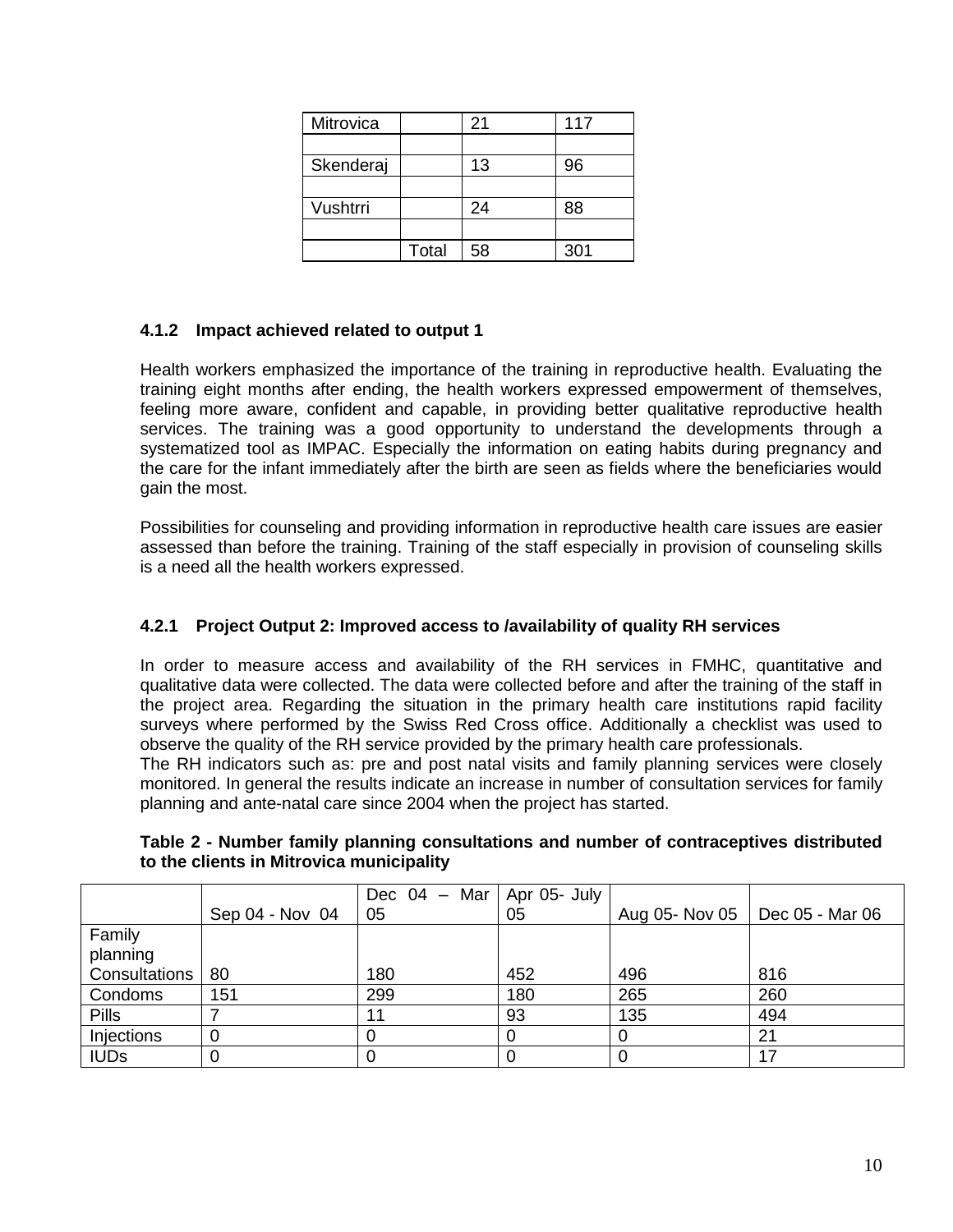

Chart nr.2 a and 2 b show the number of the family planning consultations offered in the FMHC and the number of the clients received contraceptive commodities at the same FMHC.

From the results from the charts we can conclude that the training of the staff resulted with an increase of the consultation services which is not followed with the increase of the use of the commodities from the same FMHC, most probably due to lack of availability of the contraceptive commodities in FMHC as was confirmed also in the focus groups with the health professionals in family medicine centers where project was implemented.

Quality reproductive health care must include a minimum level of commodities, appropriate equipment and trained staff.

|               |                 |                            | Apr 05- July |                |                 |
|---------------|-----------------|----------------------------|--------------|----------------|-----------------|
|               | Sep 04 - Nov 04 | Dec 04 - Mar 05 $\vert$ 05 |              | Aug 05- Nov 05 | Dec 05 - Mar 06 |
| Family        |                 |                            |              |                |                 |
| planning      |                 |                            |              |                |                 |
| Consultations | 350             | 460                        | 599          | 872            | 990             |
| Condoms       | 81              | 134                        | 168          | 101            | 114             |
| <b>Pills</b>  | 24              | 98                         | 97           | 64             | 87              |
| Injections    |                 | O                          | 34           | 16             | 87              |
| <b>IUDs</b>   |                 | 0                          |              |                | 35              |

| Table 2.1 - Number family planning consultations and number of contraceptives distributed |  |  |
|-------------------------------------------------------------------------------------------|--|--|
| to the clients in Skenderaj municipality                                                  |  |  |



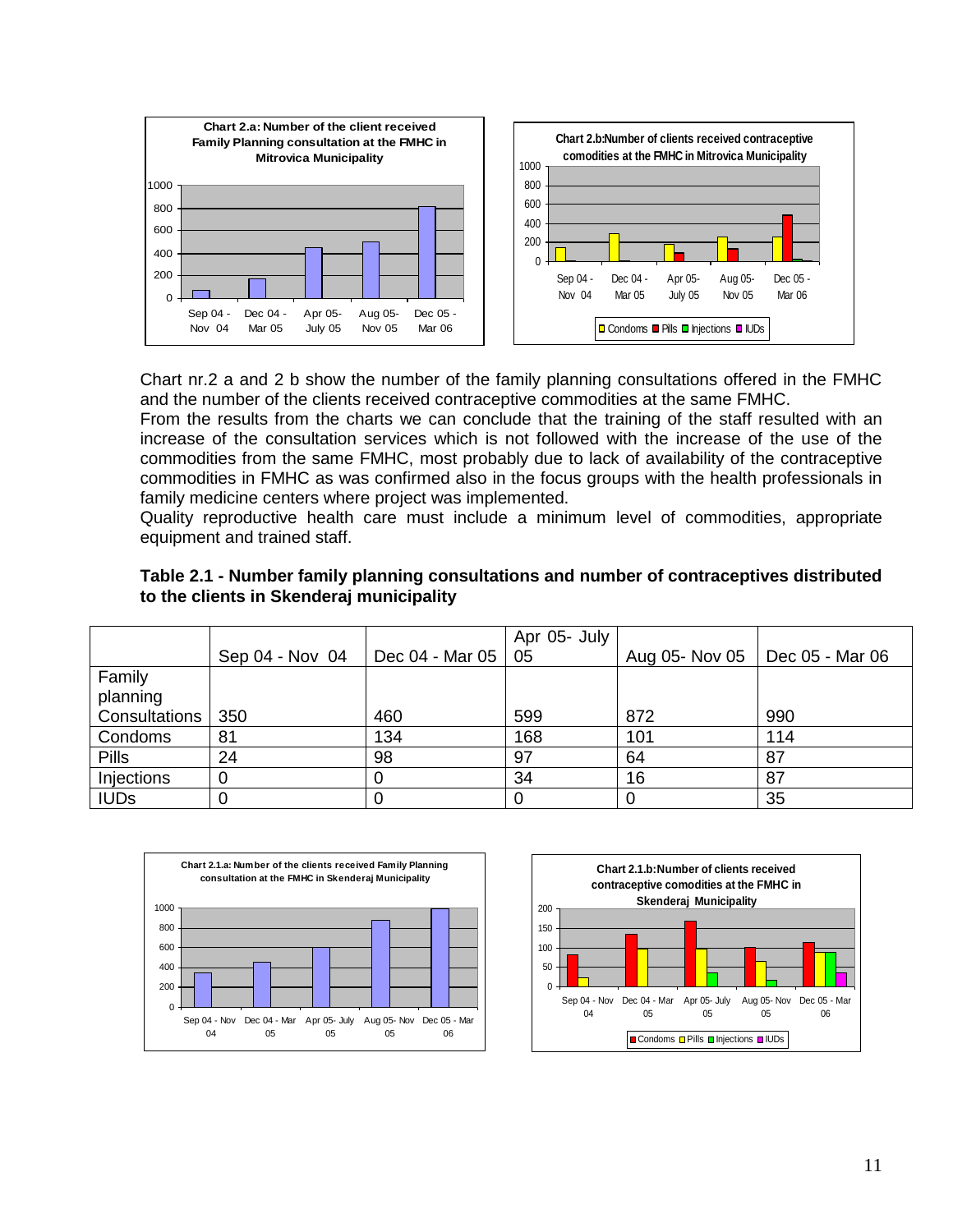Similarly in Skenderaj as in Mitrovica there is steady increase in number of consultations in family planning from September 2004 until March 2006. However similarly as in Mitrovica in Skenderaj the number of usage of commodities

The same trend is followed also in the chart nr 2.1.a and 2.1.b. The increase of the consultations services does not follow the same trend of the increase of the usage of the contraceptive commodities is not increasing except for period of September 2004 until July 2005.

**Table 2.2 - Number family planning consultations and number of contraceptives distributed to the clients in Vushtrri municipality**

|               |                 |                      | Apr 05- July |     |                                  |
|---------------|-----------------|----------------------|--------------|-----|----------------------------------|
|               | Sep 04 - Nov 04 | Dec 04 - Mar 05   05 |              |     | Aug 05- Nov 05   Dec 05 - Mar 06 |
| Family        |                 |                      |              |     |                                  |
| planning      |                 |                      |              |     |                                  |
| Consultations | 297             | 407                  | 511          | 865 | 528                              |
| Condoms       | 17              | 43                   | 72           | 173 | 109                              |
| <b>Pills</b>  | 30              | 42                   | 60           | 29  | 56                               |
| Injections    |                 |                      | 10           | 32  | 56                               |
| <b>IUDs</b>   |                 |                      |              | 0   |                                  |



From the focus groups with the health practitioners in Vushtri family medicine center it was clearly indicated that they lack contraceptive commodities in this health facility. Similarly there is no change in the usage of the contraceptive commodities during the intervention period whereas the number of family planning consultations had a steady increase especially until November 2005.

| Table 3.1 - Number of Antenatal/Postnatal visits in Mitrovica Municipality |  |  |  |  |
|----------------------------------------------------------------------------|--|--|--|--|
|----------------------------------------------------------------------------|--|--|--|--|

|             | 04<br>Sep<br>$\overline{\phantom{a}}$ | Dec 04 - Mar   Apr 05- July   Aug 05- Nov   Dec 05 |     |     |        |                 |
|-------------|---------------------------------------|----------------------------------------------------|-----|-----|--------|-----------------|
|             | Nov 04                                | 05                                                 | 05  | 05  | Mar 06 | Apr 06 - Jun 06 |
| Antenatal 9 |                                       | 39                                                 | 52  | 121 | 113    | 353             |
| Postnatal   |                                       |                                                    | 148 | 85  | 50     | 269             |
|             |                                       |                                                    |     |     |        |                 |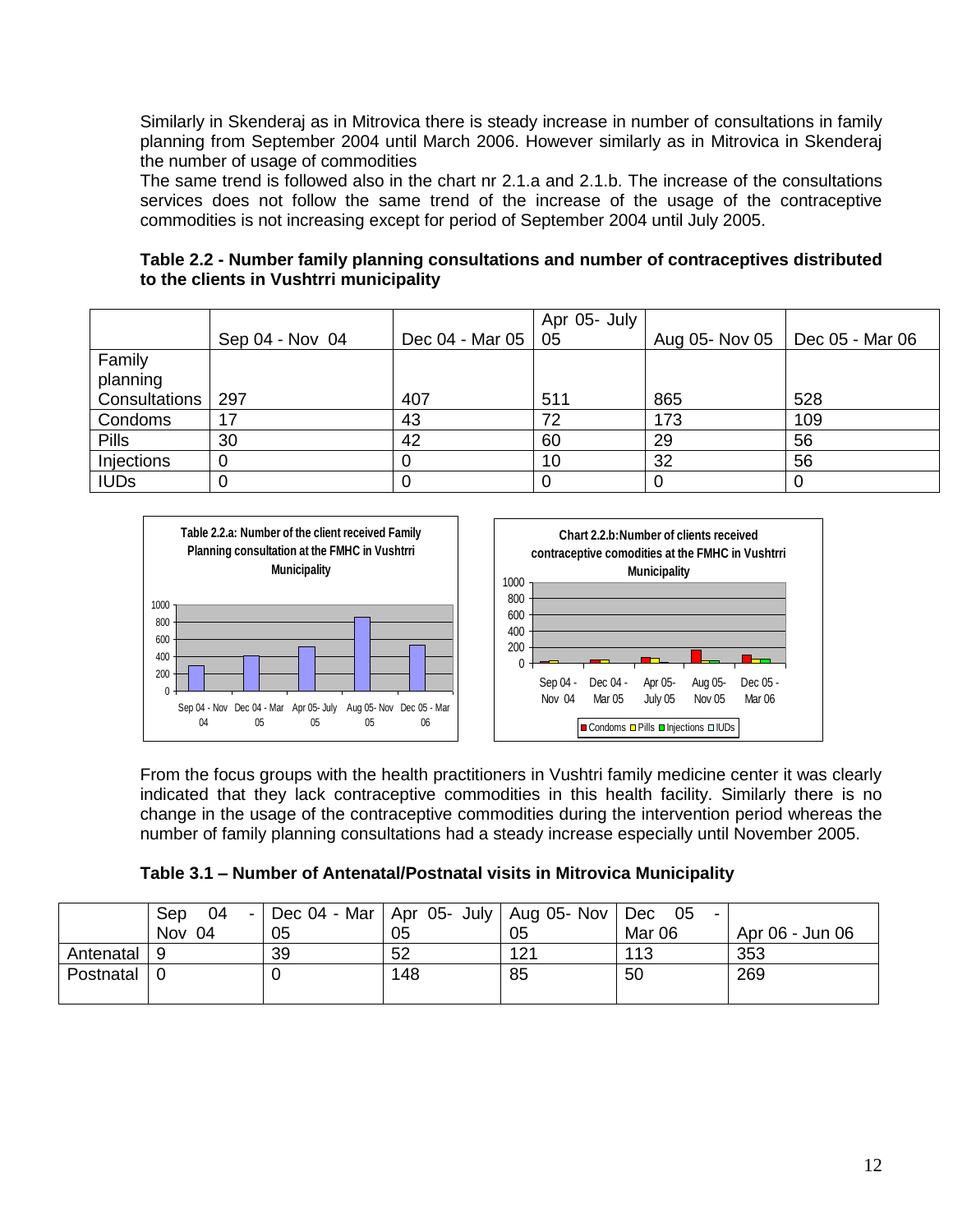

# **Table 3.2 – Number of Antenatal/Postnatal visits in Skenderaj Municipality**

|           | 04<br>Sep<br>- 1 | Dec 04 - Mar   Apr 05- July   Aug 05- Nov |     |     | -05<br>Dec<br>-   |                 |
|-----------|------------------|-------------------------------------------|-----|-----|-------------------|-----------------|
|           | Nov<br>04        | 05                                        | 05  | 05  | Mar <sub>06</sub> | Apr 06 - Jun 06 |
| Antenatal | 169              | 272                                       | 290 | 266 | 214               | 263             |
| Postnatal | 256              | 188                                       | 144 | 151 |                   | 104             |



### **Table 3.3 – Number of Antenatal/Postnatal visits in Vushtrri Municipality**

|           | 04<br>Sep |      | Dec 04 - Mar   Apr 05- July   Aug 05- Nov   Dec |      | -05    |                  |
|-----------|-----------|------|-------------------------------------------------|------|--------|------------------|
|           | Nov 04    | 05   | 05                                              | 05   | Mar 06 | Apr 06 - June 06 |
| Antenatal | 1925      | 2704 | 2134                                            | 1147 | 2530   | 2560             |
| Postnatal | 250       | 293  | 359                                             | 329  | 154    | 165              |

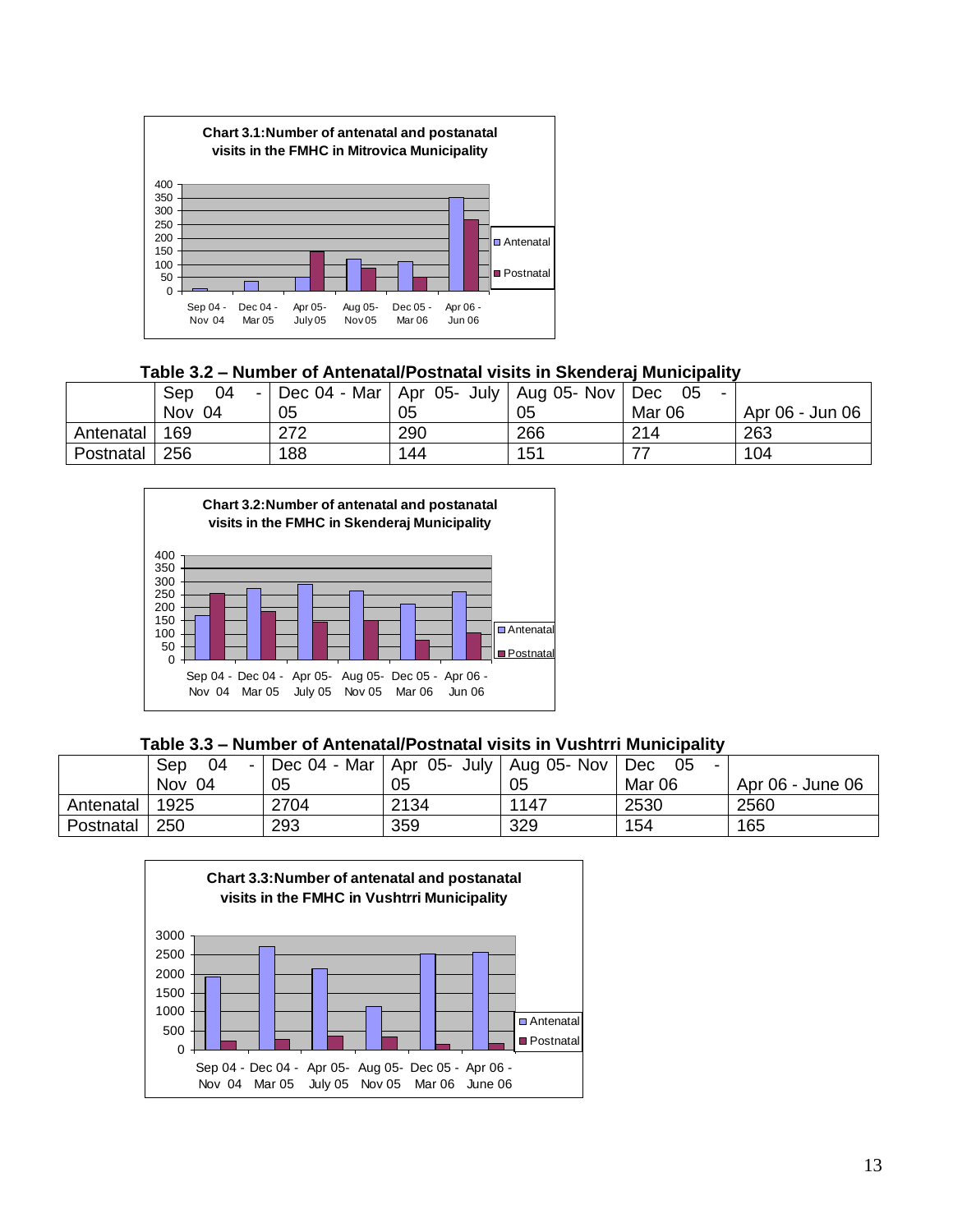The amount of visits decreased slightly in the three municipalities from August 2005 until December 2005. The explanations<sup>5</sup> for this decrease are:

- The general decrease of 10000 (25 %) of the total amount of deliveries in 2005 Kosovo wide
- The seasonal influence, harvest time August until October 2005
- A community approach for provision of RH related information and condoms in remote and distance villages with limited access to health services

In addition to being assessed the services, eleven health workers were observed on performance in the FMHC while attending to clients. The total number of the health providers observed in Mitrovica region was seven(two Family Nurses in Mitrovica, two Family Nurses in Skenderaj , two Family Doctors and one Gynecologist in Vushtrri), and four health providers in Peja and Istog (two Gynecologists and one midwife in Peja and one Gynecologist in Istog). The observations were conducted with a performance checklist containing eighteen items that characterize the providers communication skills, against which providers were assessed.

The results of the observations show that 54.5 % of the health providers have excellent counseling skills mainly Family Medicine staff in the Mitrovica region (two Family Doctors from Vushtrri, two Family Nurses from Skenderaj ,one Family Nurse from Mitrovica) and one Gynecologist in Istog

28 % of the providers have moderated communications skills (2 Gynecologists in Peja and one Family Nurses in Mitrovica) and 18% of the health providers do not have required knowledge on counseling skills (one Gynecologist in Vushtrri and one midwife in Peja)

|                       | Excellent | Moderate | Poor |
|-----------------------|-----------|----------|------|
| Intervention sites    | 45%       | 9%       | 9%   |
| Mitrovica             | 9%        | 9%       |      |
| Vushtrri              | 18%       |          | 9%   |
| Skenderaj             | 18%       |          |      |
|                       |           |          |      |
| Nonintervention sites | 9%        | 18%      | 9%   |
| Peja                  |           | 18%      | 9%   |
| Istog                 | 9%        |          |      |

 $\overline{a}$ 

#### **Table 4: Percentage of health provider's performance in communication skills in interventions and nonintervention sites**

#### **4.2.2 Impact of the structural, physical and technological processes on the access and availability of quality reproductive RH services**

Overall the impact of the project on the development of RH services is positive. According to the health workers in Mitrovica the increase in the family planning consultations was an immediate

 $<sup>5</sup>$  Explanations are not validated through research, but based on health facility records, interviews with health workers,</sup> red- cross volunteers and beneficiaries. A KAP survey is done (May, June 2006) in the region which will support our findings. A report of the survey will be released in October 2006.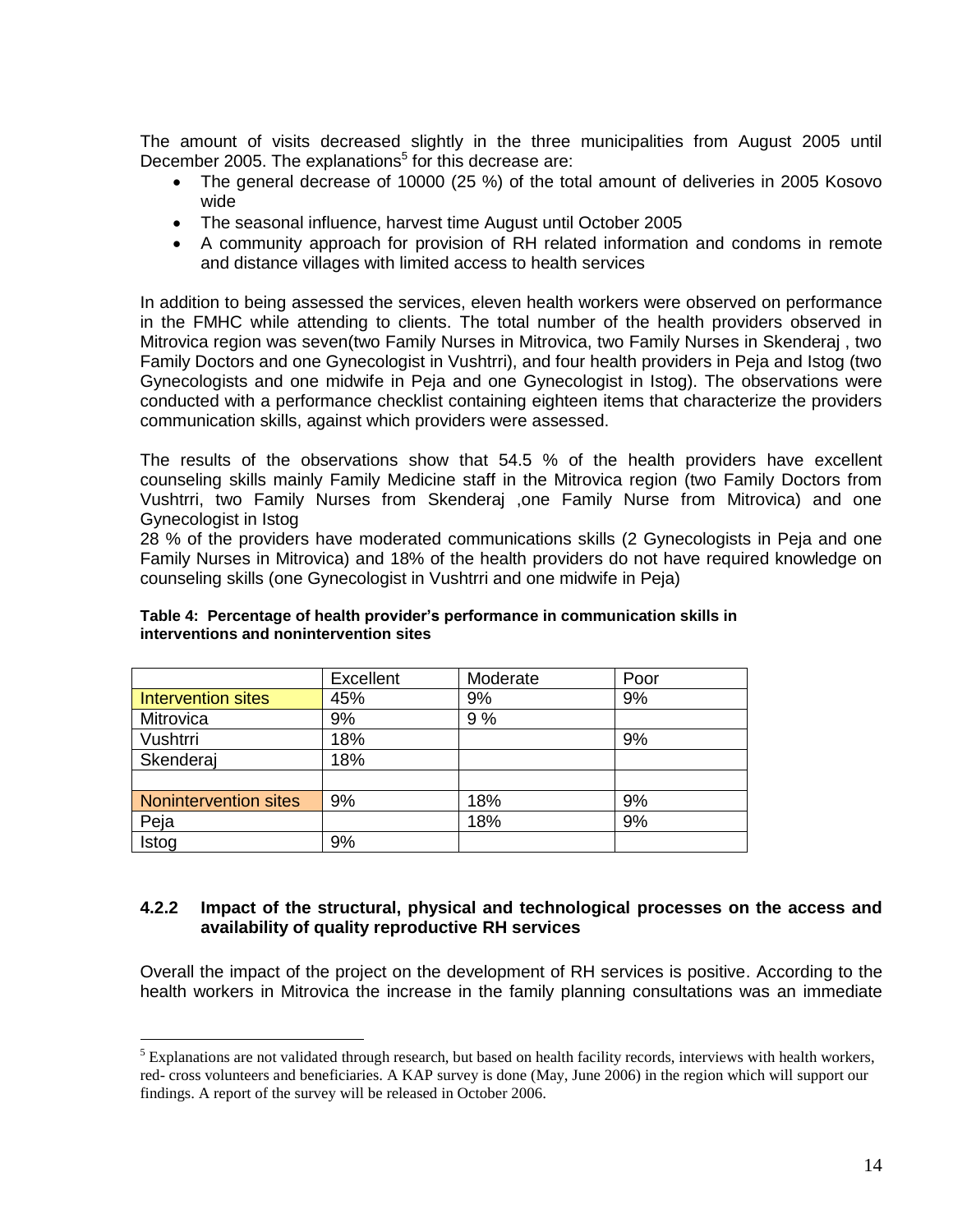effect of the RH training conducted. Overall RH services are increasing due to the attempts of the health facilities to implement, spread and sustain quality and service improvement processes.

Two factors are complicating the attempts. At the moment there is still a clear cut between RH services which are provided by the hospitals (gynecologists and midwives) and the family medicine health workers in primary healthcare. Clients do not access FMHC as the entry point for RH services. In the municipalities Mitrovica and Vushtrri primary and secondary healthcare are situated in the same building.

Nevertheless is the trend visible that since the project started gradually a division of services occurred. Family medicine workers are able to provide family planning consultations and deliver family planning commodities. Prenatal and postnatal care services in the urban areas are the primate of the gynecologists. In rural areas prenatal and postnatal check-ups by family medicine workers are slightly increasing. The renovation of the MFHC of Skenderaj and reallocation of primary healthcare services in the near future in Mitrovica and Vushtrri, specifically for family planning and provision of counseling in reproductive health issues providing a more intimate atmosphere for adolescents and other youngsters who might refrain to come to the MFHC center down town which is overcrowded.

Another factor which positively affects the use of RH services in FHC is the improved supply and distribution of family planning commodities in Mitrovica and Skenderaj.

#### **4.3.1 Project Output 3: Improved awareness and knowledge on reproductive rights and reproductive health of women, men and adolescents**

To reach and cover a broad public -reaching the grass roots- different communication and information approaches, tools and materials were used with specific content. Together with beneficiaries, volunteers of the Red Cross, health workers and publishers a wide spectrum of reproductive health issues was disseminated and discussed.

Provision of RH related information in remote and distance villages with limited access to health services through a community approach was essential to the project outcome. The Red Cross of Kosovo implemented this part of the project. RCK volunteers 48 in total were trained in 3 x 2 day participatory workshops. Teams of three lecturers with one supervisor conducted training sessions in rural and urban areas. The trainings in total were carried in 73 locations including Vushtrri, Mitrovica and Skenderaj. The training was conducted in several sessions and on 6 main subjects.

- 1. Introduction of Safe Motherhood
- 2. Prenatal Care
- 3. Postnatal Care
- 4. Family Planning and Contraceptives
- 5. Sexually Transmitted Infections
- 6. Menopause and Adolescent reproductive health

According to the focus groups conducted with the volunteers of RCK in Vushtrri and Skenderaj who were engaged in these trainings they were positively surprised by the openness of the community to discuss on RH issues especially on contraceptives which was against their expectations. Additionally in both focus groups it was expressed that usually all training sessions where overcrowded and this especially happened in the rural areas. In total 2902 people where reached through the activities of RCK branches in Mitrovica, Vushtrri and Skenderaj, of which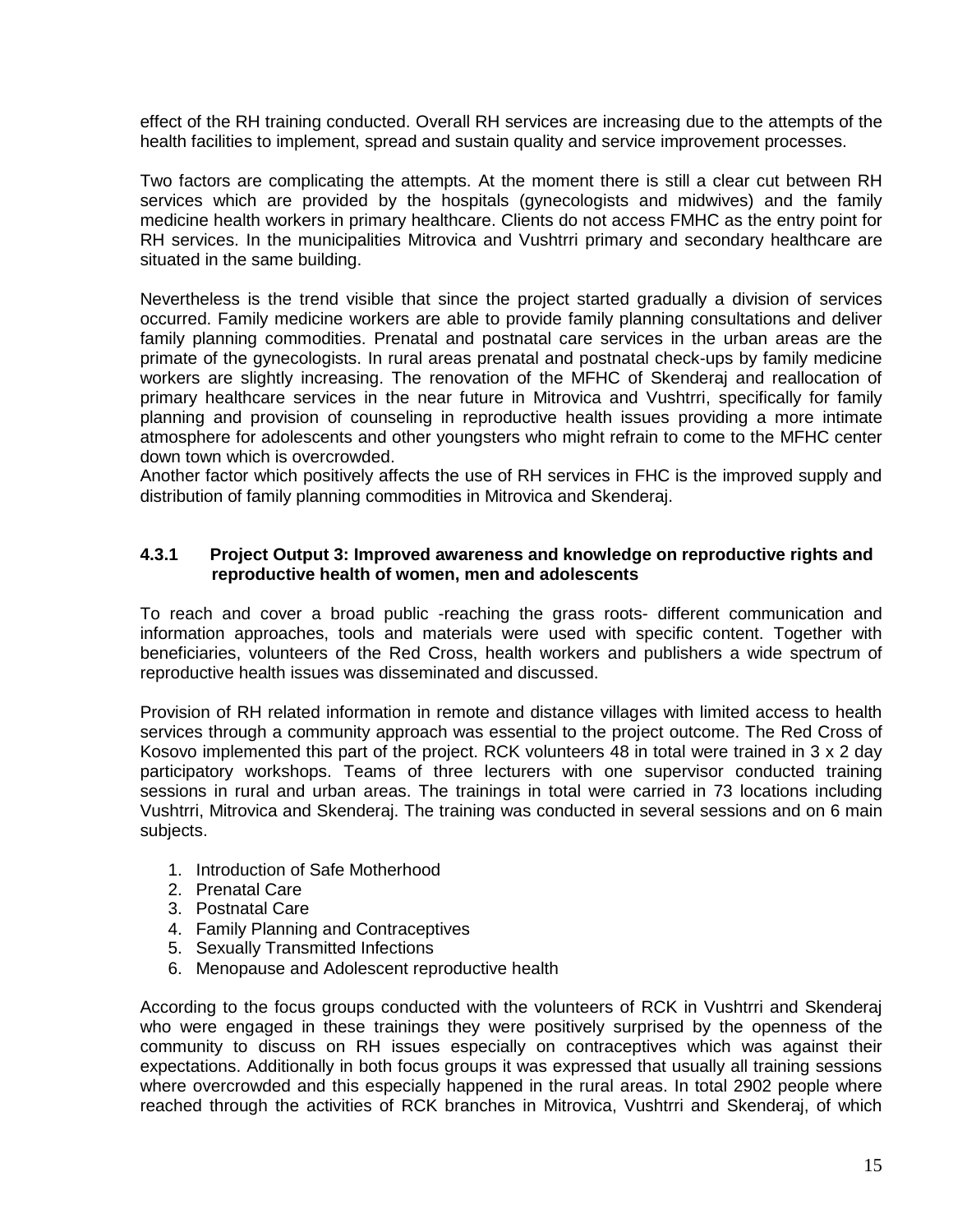2031 from the rural areas and 834 from urban areas. These trainings were mainly attended by women 86%. This might be explained by the fact the most of the trainers were women and majority of the trainings were conducted in rural areas. The trainings were held mainly in the community schools or in houses in villages. Age range of the participants ranged from 15 to 70 resulting with average age of the participants around 25.

The trainings started in October 2005 and lasted until the end of the June 2006. From the data collected a steady increase in number of participants in all three regions was noticeable. The RCK volunteers expressed their enthusiasm, most of the beneficiaries in distant rural areas received health related education for the first time in their lifetime. Mouth to mouth advertisement of the courses from the beneficiaries increased the number of participants in the groups.

Dissemination of IEC materials relevant to reproductive health was done for two target groups. For the population an annex about reproductive health was prepared and published in the monthly magazine Teuta – one of the most famous women magazines in the country, 5,000 copies of this publication were distributed country wide. Additionally five leaflets were prepared in a total amount of 48000 copies. All these materials were printed and distributed in FMHC and through volunteers of the Red Cross of Kosova. For family medicine workers 10 editorials about RH issues were published in the Family Medicine Magazine, a well known scientific magazine.

Another part of reaching the grass-roots was the awareness campaign through mass media, which started from October 2005 till June 2006. A total of 104 broadcasts were aired: Vushtrri 36, Skenderaj 36, and Mitrovica 32. Every month two new broadcasts (45-60 min per broadcast) were prepared and the repetition of the same broadcast done within the same month. Health workers and Red Cross staff participated in the broadcastings. All topics were related to reproductive health issues and services. Some of the broadcasts were live transmitted where the citizens could call and make questions about certain topics presented.

After careful and long-lasted preparation, as of February 2006 SRC set alive the official web site of the project (for more information, [www.shendetiriprodhues.org\)](http://www.shendetiriprodhues.org/). The web site is easy to navigate, elegant design and user friendly. As a main asset, it contains crucial and fundamental information on RH. The website contains all relevant materials provided by the project, as well as many other publication on RH can be downloaded from this web site.

#### **4.3.2 Impact of the provision of information on the level of awareness and knowledge on reproductive rights and reproductive health of women, men and adolescents**

In the period between April and July 2006, an evaluation study was conducted. The aim of the study was to conduct a research on Knowledge, Attitude and Perception on Use of Contraceptives and Facilities among people of reproductive age 15-49 years,

The survey was conducted by the SRC in cooperation with the UNFPA, IPH, and the RCK and was supported by an International expert on Reproductive Health Research. The research consisted from four parts, quantitative research, qualitative research, skills checklist, facility audit. The survey through questionnaires took place in 7 cities plus their respective rural region: Mitrovica, Vushtrri, Skenderaj, Viti and Kacanik where interventions of Swiss Red Cross have been made plus Peja, Istog, where no interventions of Swiss Red Cross have been made.

Results of the survey will be presented in the special survey report which will be prepared by International expert. Some of the first preliminary results of the survey are presented in the text below in order to give more explanation about impact of the project activities in the knowledge, attitude and behavior of the community regarding contraceptives.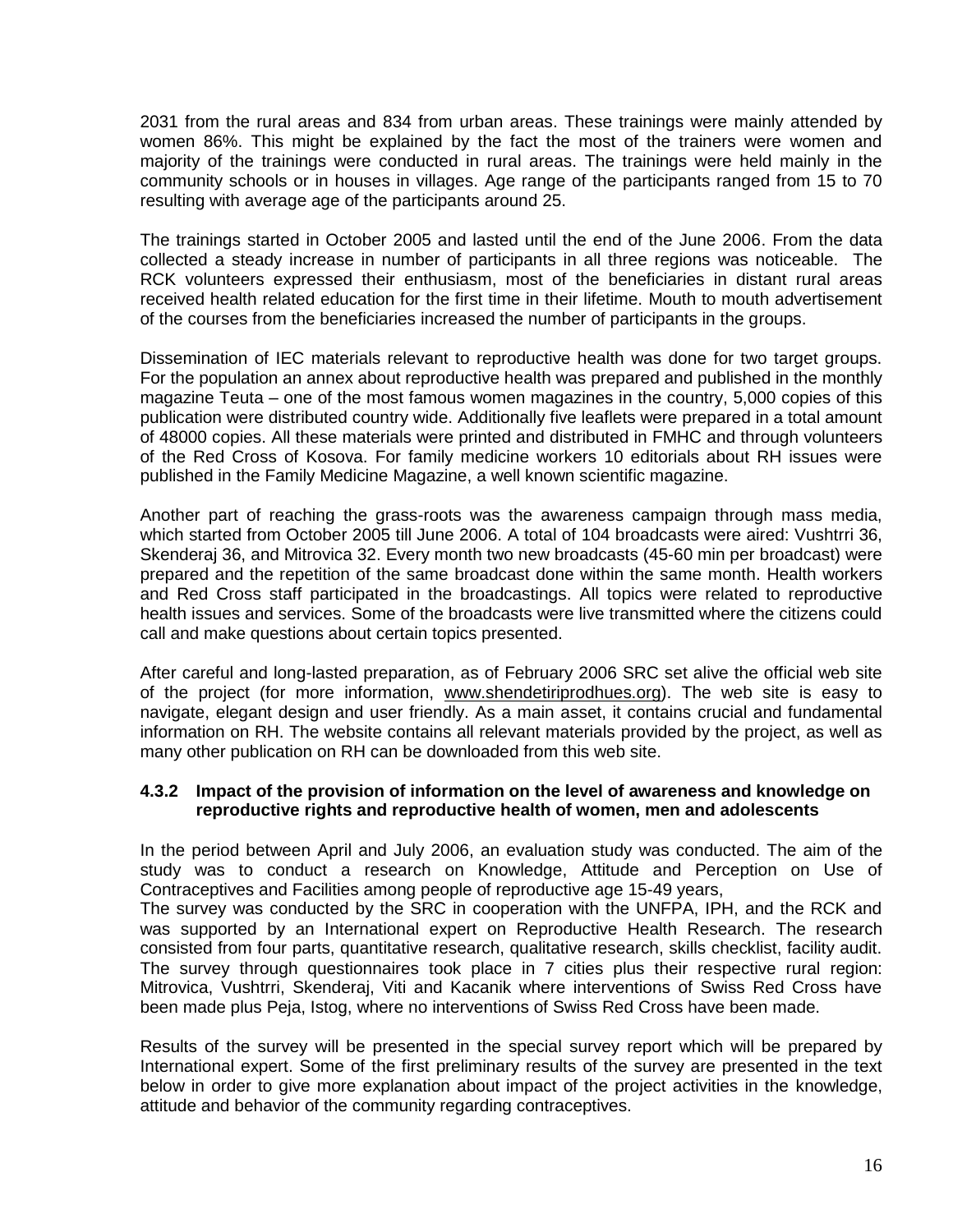### **Knowledge about contraceptives**

With respect to knowledge on methods to prevent unwished pregnancy, there was a significant difference between the intervention and non-intervention sites. Respondents from the intervention sites knew more about contraception methods, compared to respondents form the nonintervention sites (89,7% versus 78,1%)

|                 | Yes  |               |     | No            | <b>Total</b> |               |  |  |
|-----------------|------|---------------|-----|---------------|--------------|---------------|--|--|
| <b>Komunat</b>  | N    | $\frac{1}{2}$ | N   | $\frac{6}{6}$ | N            | $\frac{6}{9}$ |  |  |
| Kaçanik         | 398  | 95.9          | 17  | 4.1           | 415          | 100.0         |  |  |
| Mitrovica       | 411  | 98.6          | h   | 1.4           | 417          | 100.0         |  |  |
| Skenderaj       | 379  | 82.9          | 78  | 17.1          | 457          | 100.0         |  |  |
| Viti            | 353  | 91.9          | 31  | 8.1           | 384          | 100.0         |  |  |
| Vushtrri        | 370  | 80.8          | 88  | 19.2          | 458          | 100.0         |  |  |
| Interven. group | 1911 | 89.7          | 220 | 10.3          | 2131         | 100.0         |  |  |
| Istog           | 346  | 82.2          | 75  | 17.8          | 421          | 100.0         |  |  |
| Peja            | 290  | 73.8          | 103 | 26.2          | 393          | 100.0         |  |  |
| No inter. group | 636  | 78.1          | 178 | 21.9          | 814          | 100.0         |  |  |
| <b>Total</b>    | 2547 | 86.5          | 398 | 13.5          | 2945         | 100.0         |  |  |

### **Table 1: Percentage of knowledge about contraceptive methods in intervention and nonintervention sites**

From the people that knew about any methods, respondents in the intervention sites could mention more and more different methods of contraception. In the intervention sites people could name less familiar modern methods like, female and male sterilization, the female condom and a diaphragm. From the intervention sites the respondents in Vushtri by far named the less different methods.

### **Table 2: Different contraceptive mentioned by the respondents**

|                      | Pejë<br><b>Istog</b><br>$n = 346$<br>$n=290$ |      | No interv.<br>group<br>$n=636$ |      |                         | Kaçanik<br>$n=398$ |     | <b>Mitrovicë</b><br>$n=411$ |     | <b>Skenderaj</b><br>$n=379$ |     | <b>Viti</b><br>$n = 353$ |             | <b>Vushtrri</b><br>$n=370$ |     | Intervent.<br>group<br>$n=1911$ |      | <b>Total</b><br>$n=2547$ |      |               |
|----------------------|----------------------------------------------|------|--------------------------------|------|-------------------------|--------------------|-----|-----------------------------|-----|-----------------------------|-----|--------------------------|-------------|----------------------------|-----|---------------------------------|------|--------------------------|------|---------------|
|                      | N                                            | $\%$ | N                              | $\%$ | N                       | $\frac{0}{0}$      | N   | $\%$                        | N   | $\%$                        | N   | $\frac{0}{6}$            | $\mathbf N$ | $\%$                       | N   | $\frac{9}{6}$                   | N    | $\frac{0}{0}$            | N    | $\frac{0}{0}$ |
| Any method           | 345                                          | 99,7 | 289                            | 100  | 634                     | 100                | 397 | 100                         | 409 | 99,5                        | 377 | 99,5                     | 352         | 99,7                       | 369 | 100                             | 1904 | 99,6                     | 2538 | 99,6          |
| Any modern method    |                                              |      |                                |      |                         |                    |     |                             |     |                             |     |                          |             |                            |     |                                 |      |                          |      |               |
| Pill                 | 216                                          | 62,4 | 103                            | 35.5 | 319                     | 50,2               | 258 | 64,8                        | 209 | 50,9                        | 167 | 44,1                     | 154         | 43,6                       | 172 | 46,5                            | 960  | 50,2                     | 1279 | 50,2          |
| Injection            | 100                                          | 28,9 | 95                             | 32,8 | 195                     | 30,7               | 170 | 42,7                        | 165 | 40,1                        | 193 | 50,9                     | 106         | 30,0                       | 96  | 25,9                            | 730  | 38,2                     | 925  | 36,3          |
| $\rm IUD$            | 146                                          | 42,2 | 114                            | 39.3 | 260                     | 40,9               | 253 | 63,6                        | 310 | 75,4                        | 231 | 60,9                     | 257         | 72,8                       | 205 | 55,4                            | 1256 | 65,7                     | 1516 | 59,5          |
| Condom               | 244                                          | 70,5 | 234                            | 80,7 | 478                     | 75,2               | 298 | 74,9                        | 364 | 88,6                        | 330 | 87,1                     | 309         | 87,5                       | 314 | 84.9                            | 1615 | 84,5                     | 2093 | 82,2          |
| Female sterilization | $\mathfrak{2}$                               | 0.6  | 5                              | 1.7  |                         | 1.1                | 55  | 13,8                        | 85  | 20,7                        | 32  | 8,4                      | 49          | 13,9                       | 11  | 3.0                             | 232  | 12,1                     | 239  | 9,4           |
| Male sterilization   | 2                                            | 0.6  | $\overline{c}$                 | 0,7  | $\overline{\mathbf{4}}$ | 0,6                | 24  | 6.0                         | 37  | 9,0                         | 10  | 2,6                      | 45          | 12,7                       | 6   | 1,6                             | 122  | 6,38                     | 126  | 4.9           |
| Female condom        | 3                                            | 0.9  | 17                             | 5,9  | 20                      | 3,1                | 26  | 6,5                         | 30  | 7.3                         | 14  | 3,7                      | 40          | 11,3                       | 11  | 3,0                             | 121  | 6,33                     | 141  | 5,5           |
| Diaphragm            |                                              | 0.3  |                                |      |                         | 0.2                | 11  | 2.8                         | 29  | 7,1                         | 12  | 3,2                      | 43          | 12,2                       | 5.  | 1,4                             | 100  | 5,23                     | 101  | 4,0           |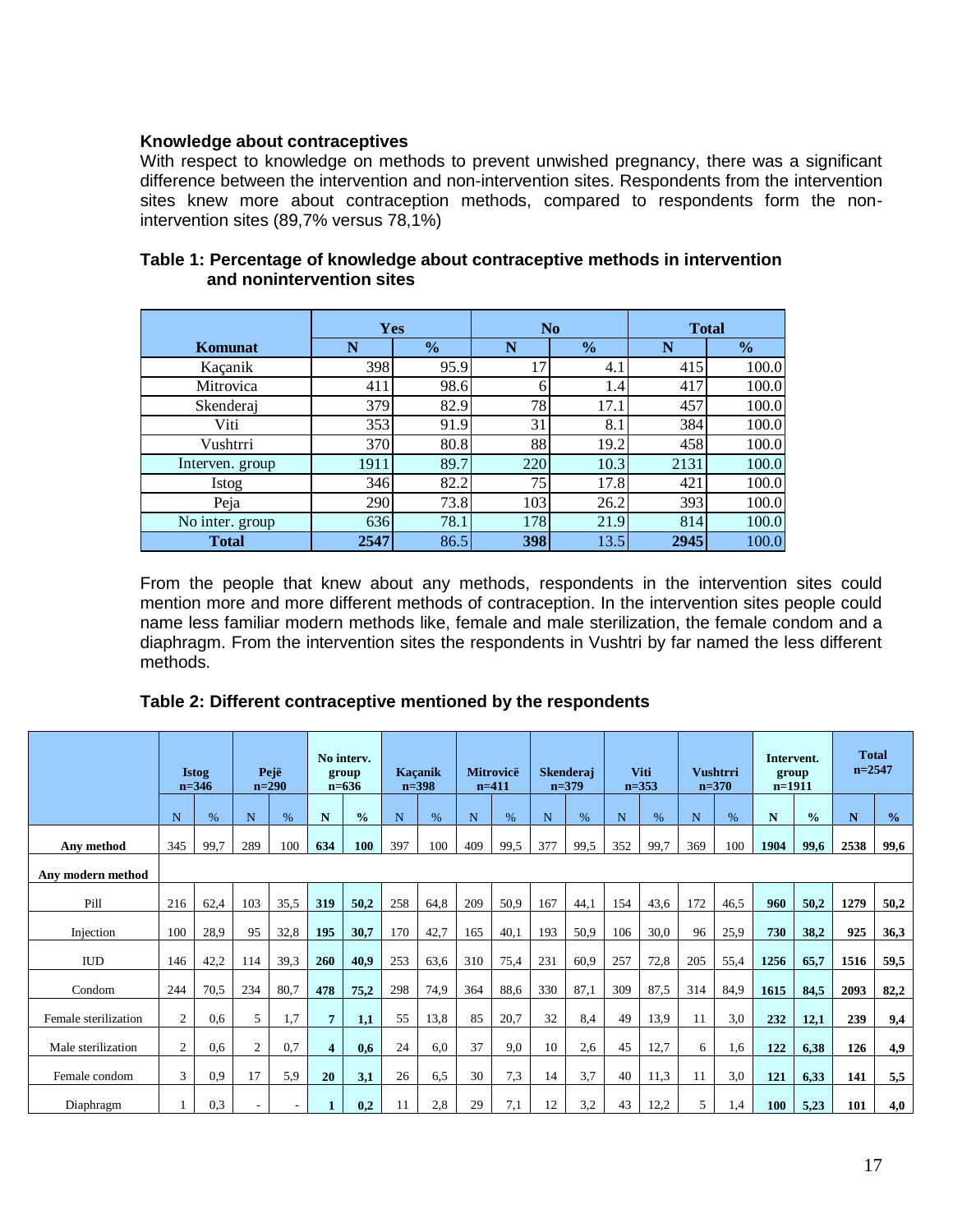| Any traditional<br>method |              |      |        |                                 |              |            |     |                        |                          |                          |                          |                          |     |      |     |      |      |      |      |      |
|---------------------------|--------------|------|--------|---------------------------------|--------------|------------|-----|------------------------|--------------------------|--------------------------|--------------------------|--------------------------|-----|------|-----|------|------|------|------|------|
| Withdrawal                | 125          | 36,1 | 77     | 26,6                            | 202          | 31,8       | 242 | 60,8                   | 300                      | 73,0                     | 209                      | 55,1                     | 265 | 75,1 | 138 | 39,1 | 1154 | 60,9 | 1356 | 53,2 |
| Calendaring               | $\mathbf{r}$ | 2,0  | $\sim$ | 0.7                             | $\mathbf{o}$ | 1.4        | 32  | 8,0                    | 8                        | 1,9                      | 21                       | 5,5                      | 136 | 38,5 | -   |      | 197  | 10,4 | 206  | 8,1  |
| Abstinence                | 8            | 2.3  | $\sim$ |                                 | 8            | 1,3        | 6   | .5                     | $\overline{2}$           | 0,5                      | $\overline{ }$           | 1.8                      | 38  | 10,8 |     | -    | 53   | 2,8  | 61   | 2,4  |
|                           |              |      |        |                                 |              |            |     |                        |                          |                          |                          |                          |     |      |     |      |      |      |      |      |
| Any other method          | 13           | 3.8  | 6      | 21<br>$\mathcal{L}, \mathbf{I}$ | 19           | <b>3,0</b> | 7   | $\cdot$ <sup>8</sup> . | $\overline{\phantom{0}}$ | $\overline{\phantom{0}}$ | $\overline{\phantom{0}}$ | $\overline{\phantom{a}}$ |     | 0,3  | 12  | 3,4  | 20   | 1,1  | 39   | 1,5  |

#### **Usage of contraceptives**

Nearly 70% of the respondents use one of the named methods together with their partner, to prevent unwished pregnancy. This percentage is higher for males (80%) than for females (63%). Males use the condom three times more than females. Female respondents use the traditional method of withdrawal twice as much as they use a condom, where male respondents use the condom more than the method of withdrawal.

|                           |                | $\mathbf{F}$<br>$n=1708$ |                          | $\mathbf{M}$<br>$n = 839$ | <b>Total</b><br>$n = 2547$ |               |  |  |
|---------------------------|----------------|--------------------------|--------------------------|---------------------------|----------------------------|---------------|--|--|
|                           | N              | $\frac{0}{0}$            | $\mathbf N$              | $\frac{0}{0}$             | $\mathbf N$                | $\frac{0}{0}$ |  |  |
| Any method                | 1081           | 63,3                     | 678                      | 80,8                      | 1759                       | 69,1          |  |  |
|                           |                |                          |                          |                           |                            |               |  |  |
| Any modern method         | 523            | 30,6                     | 397                      | 47,3                      | 920                        | 36,1          |  |  |
| Pill                      | 77             | 4,5                      | 18                       | 2,1                       | 95                         | 3,7           |  |  |
| Injection                 | 57             | 3,3                      | 15                       | 1,8                       | 72                         | 2,8           |  |  |
| <b>IUD</b>                | 160            | 9,4                      | 48                       | 5,7                       | 208                        | 8,2           |  |  |
| Condoms                   | 214            | 12,5                     | 314                      | 37,4                      | 528                        | 20,7          |  |  |
| Female sterilization      | 7              | 0,4                      | $\overline{\phantom{a}}$ | $\blacksquare$            | 7                          | 0,3           |  |  |
| Male sterilization        | $\overline{2}$ | 0,1                      | -                        |                           | $\overline{2}$             | 0,1           |  |  |
| Women condom              | $\overline{4}$ | 0,2                      | $\overline{2}$           | 0,2                       | 6                          | 0,2           |  |  |
| Diaphragms/spume          | $\overline{2}$ | 0,1                      |                          |                           | $\overline{c}$             | 0,1           |  |  |
|                           |                |                          |                          |                           |                            |               |  |  |
| Any traditional<br>method | 533            | 31,2                     | 273                      | 32,5                      | 806                        | 31,6          |  |  |
| Withdrawal                | 477            | 27,9                     | 229                      | 27,3                      | 706                        | 27,7          |  |  |
| Calendaring               | 40             | 2,3                      | 34                       | 4,1                       | 74                         | 2,9           |  |  |
| Abstinence                | 16             | 0,9                      | 10                       | 1,2                       | 26                         | 1,0           |  |  |
|                           |                |                          |                          |                           |                            |               |  |  |
| Any other method          | 25             | 1,5                      | 8                        | 1,0                       | 33                         | 1,3           |  |  |

| Table 3: Usage of contraceptives by all respondents |
|-----------------------------------------------------|
|-----------------------------------------------------|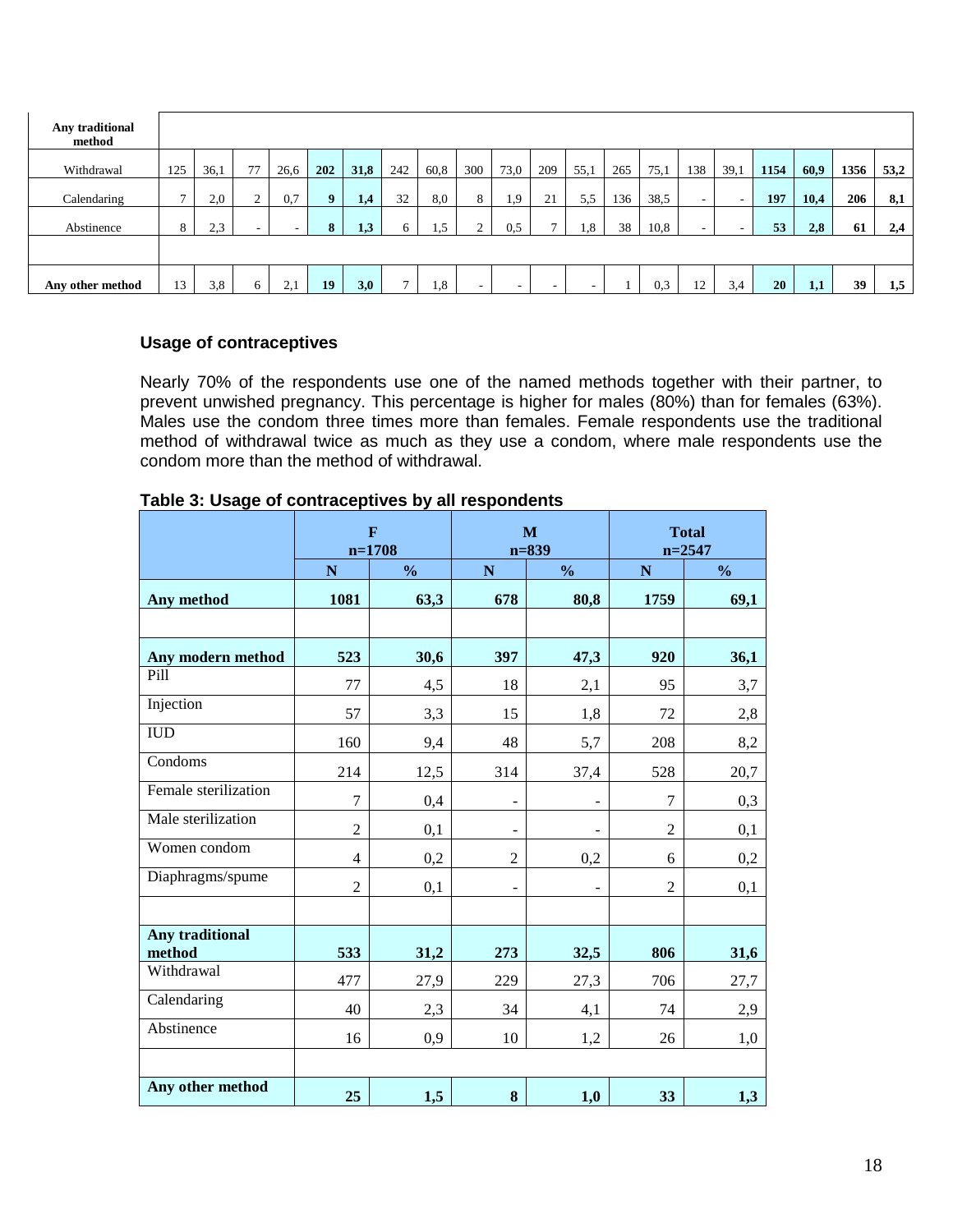|                                  | <b>Istoa</b><br>$n = 346$ |                | Pejë<br>$n = 290$ |               | No interv.<br>group<br>$n=636$ |               | <b>Kaçanik</b><br>$n = 398$ |               | <b>Mitrovicë</b><br>$n = 411$ |                | <b>Skenderai</b><br>$n = 379$ |                | Viti<br>$n = 353$ |                | <b>Vushtrri</b><br>$n = 370$ |                          | Intervent.<br>group<br>$n=1911$ |               | <b>Total</b><br>$n = 2547$ |               |
|----------------------------------|---------------------------|----------------|-------------------|---------------|--------------------------------|---------------|-----------------------------|---------------|-------------------------------|----------------|-------------------------------|----------------|-------------------|----------------|------------------------------|--------------------------|---------------------------------|---------------|----------------------------|---------------|
|                                  | N                         | %              | N                 | $\frac{9}{6}$ | N                              | $\frac{9}{6}$ | N                           | $\frac{9}{6}$ | N                             | $\%$           | N                             | $\frac{9}{6}$  | N                 | $\frac{9}{6}$  | N                            | $\frac{9}{6}$            | N                               | $\frac{9}{6}$ | N                          | $\frac{9}{6}$ |
| Any method                       | 196                       | 56.6           | 202               | 69.7          | 398                            | 62.6          | 288                         | 72,4          | 226                           | 55.0           | 313                           | 82,6           | 341               | 96.6           | 193                          | 52.2                     | 1361                            | 71,2          | 1759                       | 69,1          |
|                                  |                           |                |                   |               |                                |               |                             |               |                               |                |                               |                |                   |                |                              |                          |                                 |               |                            |               |
| <b>Anv</b> modern<br>method      | 99                        | 28,6           | 148               | 51,0          | 247                            | 38.8          | 157                         | 39,4          | 116                           | 28,2           | 145                           | 38,3           | 137               | 38.8           | 118                          | 31,9                     | 673                             | 35,2          | 920                        | 36,1          |
| Pill                             | 14                        | 4,0            | 8                 | 2,8           | 22                             | 3,5           | 41                          | 10,3          | 5                             | 1,2            | 18                            | 4,7            | 1                 | 0,3            | 8                            | 2,2                      | 73                              | 3,8           | 95                         | 3,7           |
| Injection                        | 8                         | 2,3            | 38                | 13,1          | 46                             | 7.2           | 6                           | 1,5           | $\mathbf{1}$                  | 0,2            | 10 <sup>1</sup>               | 2,6            |                   | 0.3            | 8                            | 2,2                      | 26                              | 1,4           | 72                         | 2,8           |
| <b>IUD</b>                       | 27                        | 7,8            | 40                | 13.8          | 67                             | 10.5          | 37                          | 9,3           | 22                            | 5,4            | 31                            | 8,2            | 31                | 8.8            | 20                           | 5,4                      | 141                             | 7,4           | 208                        | 8,2           |
| Condom                           | 50                        | 14,5           | 62                | 21.4          | 112                            | 17.6          | 69                          | 17,3          | 79                            | 19,2           | 86                            | 22,7           | 101               | 28.6           | 81                           | 21,9                     | 416                             | 21,8          | 528                        | 20,7          |
| Female<br>sterilization          | ä,                        | $\blacksquare$ |                   |               | $\sim$                         |               | 1                           | 0,3           | 6                             | 1,5            | $\sim$                        |                |                   | $\blacksquare$ | $\blacksquare$               |                          | $\overline{7}$                  | 0,4           | $\overline{7}$             | 0,3           |
| Male sterilization               | $\sim$                    |                |                   | $\sim$        | $\sim$                         |               |                             |               | $\mathbf{1}$                  | 0,2            | $\blacksquare$                | $\blacksquare$ |                   |                | $\mathbf{1}$                 | 0.3                      | 2                               | 0.1           | $\overline{2}$             | 0,1           |
| Female condom                    | ÷                         | $\sim$         |                   |               | ÷.                             |               | $\overline{2}$              | 0,5           | $\mathbf{1}$                  | 0,2            |                               |                | 3                 | 0.8            | $\sim$                       |                          | 6                               | 0,3           | 6                          | 0,2           |
| Diaphragm                        | ÷.                        |                |                   |               | ÷.                             |               | 1                           | 0,3           | $\mathbf{1}$                  | 0,2            |                               |                |                   |                | $\overline{a}$               | $\blacksquare$           | 2                               | 0,1           | $\overline{2}$             | 0,1           |
|                                  |                           |                |                   |               |                                |               |                             |               |                               |                |                               |                |                   |                |                              |                          |                                 |               |                            |               |
| <b>Any traditional</b><br>method | 90                        | 26.0           | 48                | 16.6          | 138                            | 21.7          | 124                         | 31.2          | 109                           | 26,5           | 164                           | 43,3           | 200               | 56.7           | 71                           | 19.2                     | 668                             | 35.0          | 806                        | 31,6          |
| Withdrawal                       | 75                        | 21.7           | 48                | 16.6          | 123                            | 19.3          | 113                         | 28,4          | 109                           | 26.5           | 153                           | 40,4           | 137               | 38.8           | 71                           | 19,2                     | 583                             | 30,5          | 706                        | 27,7          |
| Calendaring                      | $\overline{2}$            | 0,6            |                   | $\mathbf{r}$  | $\overline{2}$                 | 0.3           | 9                           | 2,3           |                               | $\blacksquare$ | 8                             | 2,1            | 55                | 15.6           | $\blacksquare$               |                          | 72                              | 3,8           | 74                         | 2,9           |
| Abstinence                       | 13                        | 3,8            | $\sim$            | $\sim$        | 13                             | 2,0           | $\overline{2}$              | 0,5           |                               | $\sim$         | 3                             | 0,8            | 8                 | 2,3            | $\sim$                       | $\overline{\phantom{a}}$ | 13                              | 0,7           | 26                         | 1,0           |
|                                  |                           |                |                   |               |                                |               |                             |               |                               |                |                               |                |                   |                |                              |                          |                                 |               |                            |               |
| Any other<br>method              | $\overline{7}$            | 2,0            | 6                 | 2,1           | 13                             | 2,0           | $\overline{7}$              | 1,8           | 1.                            | 0,2            | 4                             | 1,1            | 4                 | 1,1            | 4                            | 1,1                      | 20                              | 1,0           | 33                         | 1,3           |

## **Table 4: Usage of contraceptives by municipality**

Males used more modern methods than females – 47,3% versus 30,6%, what can probably mainly attribute to the relative higher condom use reported by men. Although the results show us that females use more different methods, it is interesting to observe that males probably use withdrawal combined with condom use.

Age plays an important role in the use of contraceptive methods. The higher the age the more respondents use a method to prevent unwished pregnancy. From almost 30% in the age category 15-19 to 99% in the 35-49 category. A considerable part of this difference is the higher use of withdrawal in the higher age groups. Almost 50% in the category 35-49 uses withdrawal as a method were this is 6% in the youngest category. The condom is the method the youngest respondents are using the most, but it's less than the condom use in the category 20-24 and 24- 35.

Respondents with higher education are using more contraceptive methods than the respondents with a lower education. Only respondents with a primary level of education are using more traditional methods than modern methods, while the reverse is true for all the other education groups.

The use of condoms and withdrawal are the two most used methods. In the primary education group withdrawal was used more than condoms, in the groups with secondary and high education these two methods were more or less equally used. In the group with university as educational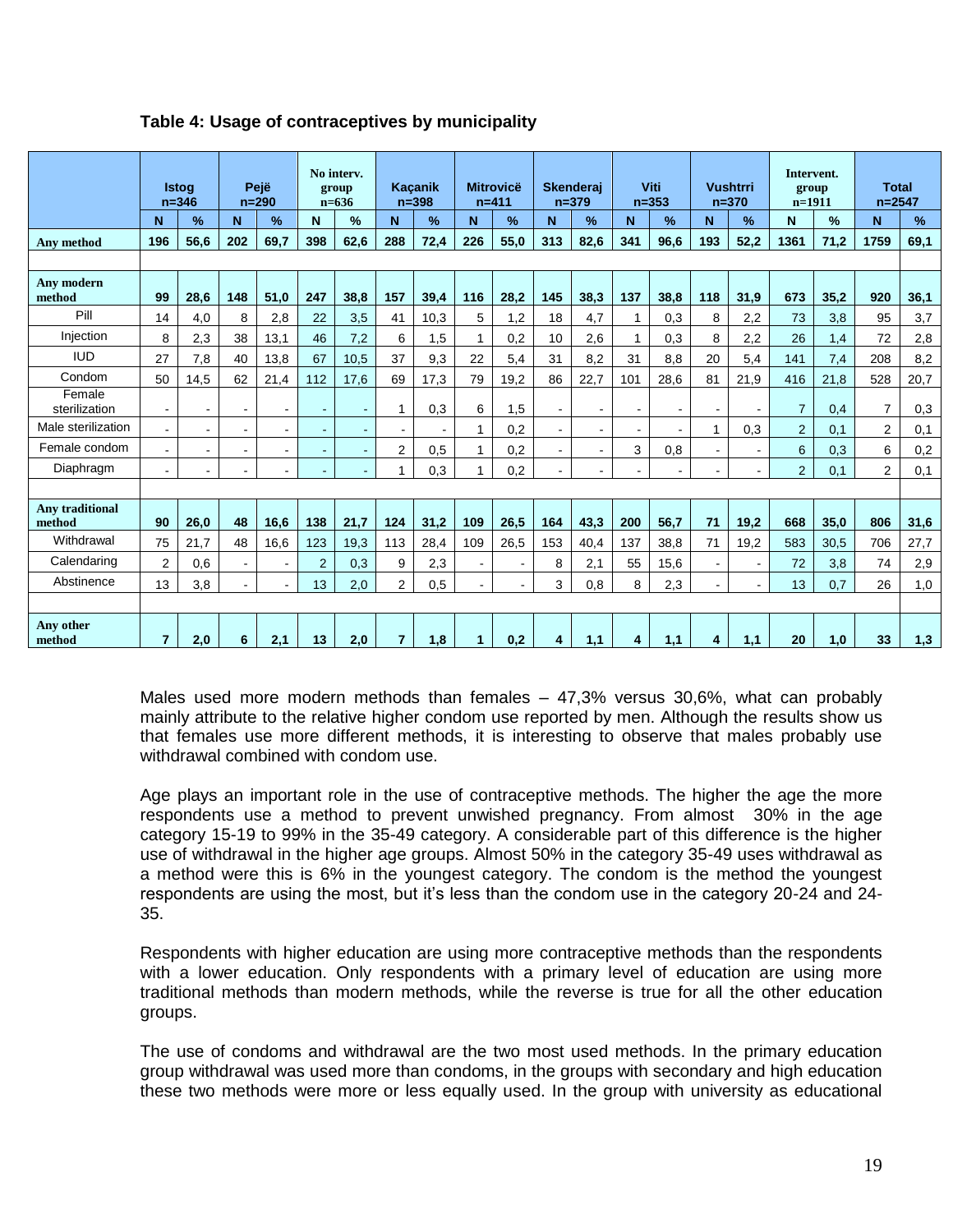level condoms were more used than withdrawal. This difference is especially noticeable in the use of condoms. Respondents with a secondary, a high or university level of education are using the condom twice as much as respondents with only primary education.

Another interesting result is the use of withdrawal. Here is also a difference between respondents with only primary education and respondents with an education higher than that. One third of the respondents with only primary education are using withdrawal as a contraception method, where this is 20% in the conditions of people with secondary and university education. The interesting fact is that people with an education between secondary and university level, the so called high education, scored just the same percentage as respondents of the primary level.

Respondents from urban regions are using more contraceptive methods than respondents from rural regions. They are also using more modern methods (39,2% versus 34,5%), and especially the condom. The use of traditional methods is more or less equal.

In this study CPR is defined as the percentage of all women between 15-49 years, currently using a (modern) contraceptive to delay or prevent pregnancy. This CPR is for any method 63,3% and for any modern method 30,6%. This is a surprising high rate when compared with the DHS 2003.The CPR for all women as per DHS 2003 was 35 % for any method and 14,5,% for modern methods.

In the DHS 2003 the CPR was defined as the percentage of ever-married women currently using contraception to delay or prevent pregnancy where the figures were 54,9 % use of any method, and 22,6 % use of any modern method. In this study the CPR for married women is 68% for any method and 33% for any modern method.

This withstanding the fact that between DHS 2003 and this current study exist differences in methodology and definition. In DHS 2003 the respondent was firstly presented with a list of contraceptive methods and asked if she knew this method. Than she was asked if she had ever used that specific method and the next step was the question if she was using that method now.

In this current study women were asked to name spontaneously which contraceptives they knew, without offering any possibility. Than the respondent was asked which method she used in the past and which method she was using now, at different parts of the survey. This method gives more reliable answers, as it is avoided that people just confirm that they know about a method, and socially preferred answers are given. Also the CPR definitions of both surveys differ: in the DHS 2003 it were currently married women, in this study all women of reproductive age.

Nevertheless, a considerable rise of CPR is seen over the past few years. With other conditions being more or less the same, it can be said that efforts to raise the awareness of people on contraceptive use, to give information on it and, seen the results in the intervention areas (see parts hereafter) the free distribution of the modern contraceptives (especially condoms) count for this remarkable rise.

### **4.4.1 Project Output 4: Compiled Reproductive Health Strategy for Ministry of Health of Kosovo**

The Swiss Red Cross office facilitated the compilation of a comprehensive document that would encompass a detailed strategy for future of RH services in Kosovo. A task force assembled 13 times, drafting and finalizing the strategy document. The Kosovar Strategy on Reproductive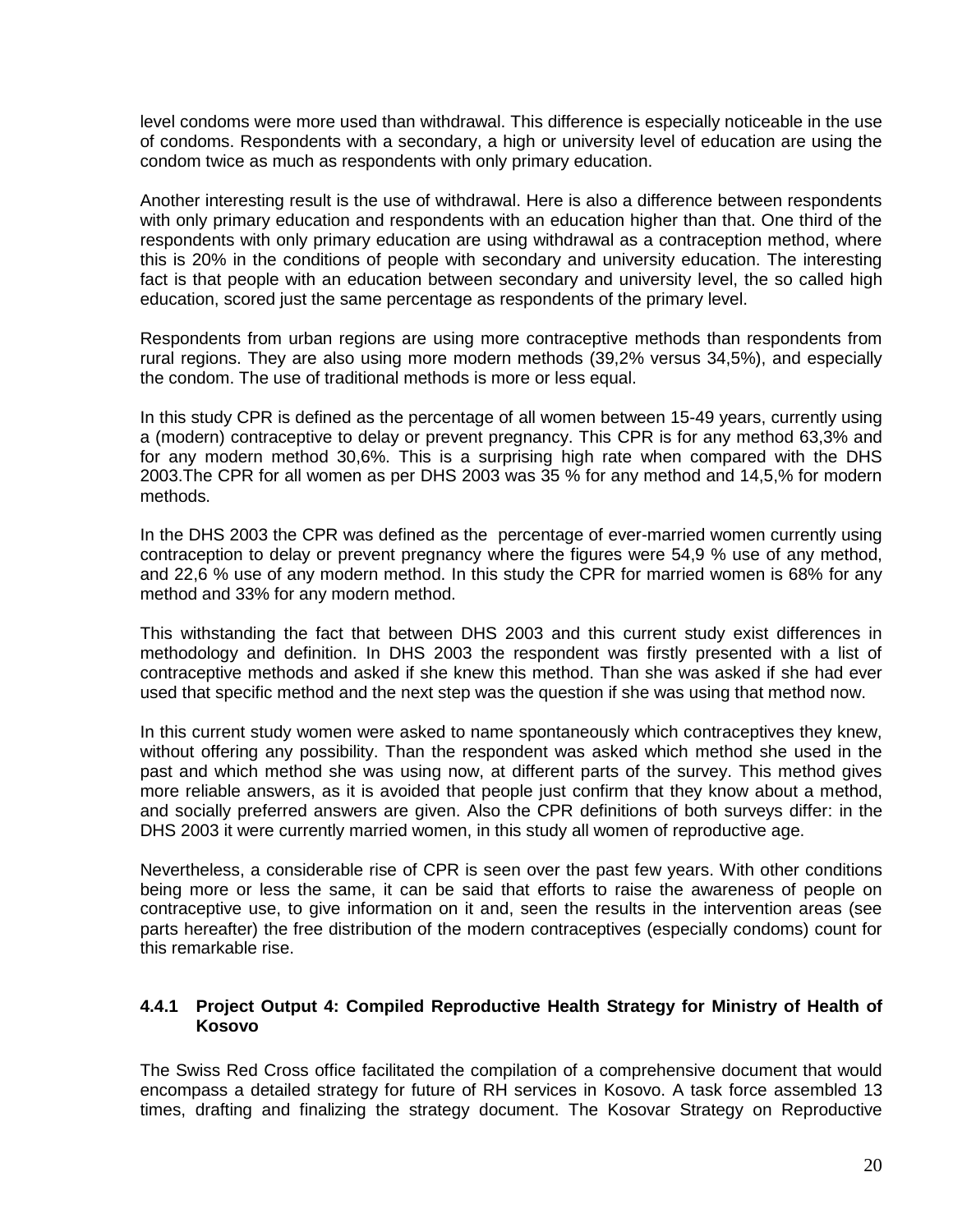Health 2006/2015 is expected to be approved by the Ministry of Health. It was the right moment to start the process since compiling a RH strategy was according the priorities in the health policy of Kosovo.

The task force was successful not just in development of the strategy but also served as a platform were important information's were shared related to the RH field. This sharing of information was crucial in the process of developing the strategy since most of the persons represented in the committee were people working in offices with no real experience in the field. Presentation of the projects in the field enabled the committee to include the promising projects and the ones that are considered to be successful ones.

### **4.4.2 Impact of the developed reproductive health strategy on the health system**

The ministry of Health emphasizes that future support of the taskforce is a must since the existing capacity of Ministry of Health after the approval of the strategic plan is very limited in terms of implementation and coordination. Especially now when the action plans need to be defined. It is crucial that concrete projects from various actors who were engaged in the development of national strategy are implemented. The Ministry of health will be committed to support the process especially by facilitating the process of approving laws that regulate the RH issues.

# **5. EFFICIENCY AND EFFECTIVENESS**

Increase of delivery of the post-natal and pre-natal visits in the piloting areas of Skenderaj, Vushtrri and Mitrovica, as well as higher usage of reproductive health services such as family planning consultations, use of condoms and contraceptive pills, might be interpreted as a mean of efficient approach of training family medicine staff to provide RH services.

One of the aims of the project was to provide RH services to vulnerable social groups, such as women and people living in rural areas. Based on the structure of participants in the trainings provided by the Red Cross of Kosova, majority of beneficiaries are young female from rural areas. Development of strategic plan for RH health encompass all relevant actors working in the field of RH, whom until 2004 were working on separate subjects, such as mother and child health (UNICEF, WHO), contraceptives (UNFPA), and other organizations form a synergy with establishment of steering committee that resulted with a draft proposal of National Reproductive Health Strategy for Kosova 2006-2015, which was delivered to the Ministry of Health for approval.

# **6. CONCLUSIONS**

Development of a national strategy on RH can be considered as important breakthrough in the institutionalization of RH in Kosovo taking in consideration the facts and figures that reflect the high child mortality, high percentage of population at fertile age, low usage of contraceptives etc. These issues are addressed in the strategy document and concrete steps are recommended, however based on visits in FMHC and interviews with the RCK representatives a lot needs to be done in order to change the behavior and attitude related to RH. Family medicine services are still in the process of consolidation. Their access to important target population of adolescents and pregnant women is limited, first one due to over crowdedness of services and the other because of client behavior of visiting directly the gynecologists in secondary care or preferring the private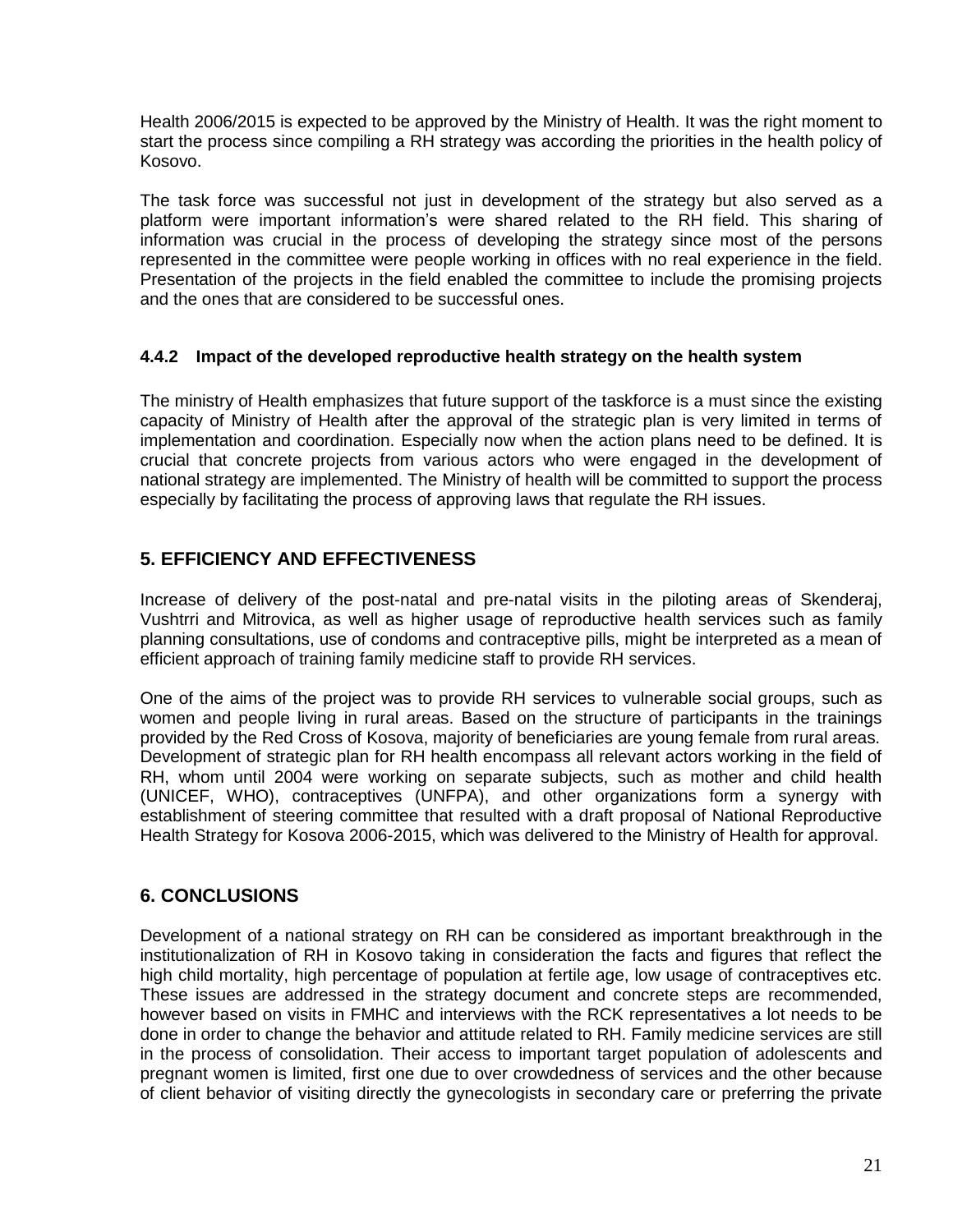practice. Additionally the furnishing of FMHC with contraceptives needs to be monitored in one of the centers during our visits there were no contraceptives available this might damage the credibility and trust of the clients in ability of FMHC to provide RH services.

Experience of Red Cross of Kosovo with education sessions on RH in the rural areas seems to be the only way besides using TV and radio to access remote rural areas with very limited or no health services. In order to have a clear view on effectiveness of these educational sessions more thorough monitoring and evaluation methods need to be established. Periodic focus groups and surveys with targeted beneficiaries might be one of the options. Grassroots'-community approach in many other fields has proven to be most effective intervention tool in awareness raising one of the reason might be that the information provided is given by the members of the community who have maximum sensitivity on rituals and customs of the regions and places were the trainings take place. These community volunteers know the logical frame of the community therefore their information transmission is clearer and more digestible for the target groups.

Therefore the right three steps with the project have been made since the project has proven that:

- 1. RH services can be systematized in public health services and sensitivity of the health professionals on RH can be reinforces through continuous trainings and monitoring. However there are challenges to be overcome as how to make the FMHC more accessible for adolescents and how to extend FM services to pregnant women.
- 2. Not all people have equal access to RH health services and information. Assuming that not all population can be reached through health services community intervention is extended hand to reach the distant and economically disadvantaged populations. However more needs to be done in including minorities as RAE and Serbs in these interventions.
- 3. Better coordination on RH activities is feasible and possible. Until now in Kosovo various organizations worked almost independently from one another in RH issues. Development of national RH strategy ensures that priorities are set and activities are coordinated better than before.

# **7. RECOMMENDATIONS**

- 1. A follow up project on RH should include the component of strengthening managerial capacities of the managers of MFHC in order to be able to organize efficient and effective provision of RH services in FMHC. Organizational structures of the service provision have to be in place in order to play a key role in ensuring that workers are able to perform their expanded duties. Workers need to understand their new roles in reproductive health programs to enable them to perform their new jobs effectively and to discourage them from reverting to their former practices. The introduction of audit of facilities could be an effective tool for quality improvement and should be carried out in an open, non-punitive system by relevant institutions helping the managers of the FHC to disclose both what were done right and what needs improvement.
- 2. All levels of workers should be trained in accountability and quality of care, including technical competence, sensitivity to the needs of clients, continuity of care, commitment to informed choice, and listening to clients. Health professionals need to be supervised for skills maintenance and supported in their use of new approaches. Training of coaches on the job is critical, and has to be discussed with the CDFM and CCNE as well.